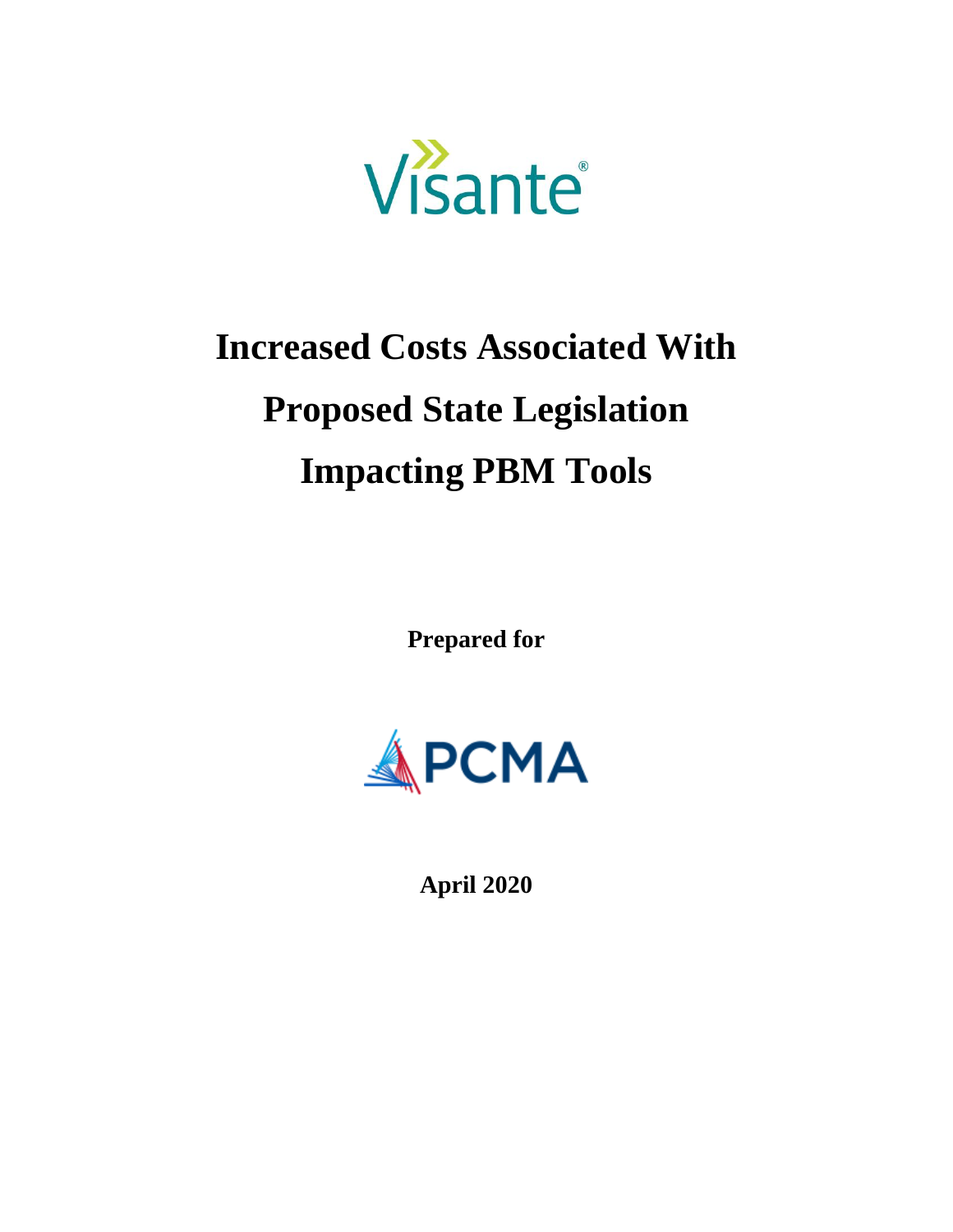# **Table of Contents**

| I. |                                                                                                                                                                                                                                                                                                                                                                                                                                                                                                                                                                                                                                                                                                                                                                                                |  |  |  |  |  |  |
|----|------------------------------------------------------------------------------------------------------------------------------------------------------------------------------------------------------------------------------------------------------------------------------------------------------------------------------------------------------------------------------------------------------------------------------------------------------------------------------------------------------------------------------------------------------------------------------------------------------------------------------------------------------------------------------------------------------------------------------------------------------------------------------------------------|--|--|--|--|--|--|
|    |                                                                                                                                                                                                                                                                                                                                                                                                                                                                                                                                                                                                                                                                                                                                                                                                |  |  |  |  |  |  |
|    |                                                                                                                                                                                                                                                                                                                                                                                                                                                                                                                                                                                                                                                                                                                                                                                                |  |  |  |  |  |  |
|    | <b>Cost Impact of Disclosure Mandates</b><br>$\bullet$<br>CBO Says Disclosure Mandates Could "Compress" Rebates and Discounts<br>$\bullet$<br>FTC Says Disclosure Mandates Could Lead to Tacit Collusion<br>$\bullet$<br>Compare PBM Negotiations to Sealed-Bid Auctions<br>٠<br>Confidential Plan Sponsor RFP Process Drives Competition Among PBMs<br>$\bullet$<br>Plan Sponsors Can Negotiate Full Pass-Through of Manufacturer Rebates<br>٠                                                                                                                                                                                                                                                                                                                                                |  |  |  |  |  |  |
|    |                                                                                                                                                                                                                                                                                                                                                                                                                                                                                                                                                                                                                                                                                                                                                                                                |  |  |  |  |  |  |
|    | <b>Cost Impact of Fiduciary Mandates</b><br>$\bullet$<br>PBMs Are Not Fiduciaries According to DOL and Federal Courts<br>٠<br>Fiduciary Status Would Create Conflicting Obligations for PBMs<br>$\bullet$<br>Legal Liabilities and Costs Would Increase Under Fiduciary Mandates<br>٠<br>Fiduciary Mandates Would Decrease the Use of PBM Tools<br>$\bullet$<br>Performance-Based Contracting Would Be Undermined by Fiduciary Mandates<br>$\bullet$<br>Fiduciary Mandates Would Increase Administrative Costs<br>٠                                                                                                                                                                                                                                                                            |  |  |  |  |  |  |
|    |                                                                                                                                                                                                                                                                                                                                                                                                                                                                                                                                                                                                                                                                                                                                                                                                |  |  |  |  |  |  |
|    | Cost Impact of Limitations on Prior Authorization and Step Therapy<br>$\bullet$<br>PA and ST Used to Help Ensure Prescriptions Are Safe and Appropriate<br>$\bullet$<br>FTC Finds Plans Use PA and ST to Lower Costs<br>٠<br>NASEM Suggests Formulary Controls Keep Premiums Low<br>$\bullet$<br>NASEM Recommends More, Not Less, Formulary Flexibility<br>٠<br>Every Plan Has an Appeals Process<br>٠                                                                                                                                                                                                                                                                                                                                                                                         |  |  |  |  |  |  |
|    | D.                                                                                                                                                                                                                                                                                                                                                                                                                                                                                                                                                                                                                                                                                                                                                                                             |  |  |  |  |  |  |
|    | Cost Impact of Any Willing Specialty Pharmacy Requirements<br>FTC Says Any Willing Pharmacy Provisions Would Reduce Discounts<br>٠<br>Academic Analysis Finds Any Willing Pharmacy Laws Associated With Higher Costs<br>Low Volume of Specialty Prescriptions Amplifies Impact of Any Willing Pharmacy Legislation<br>$\bullet$<br>Only Select Pharmacies Typically Meet Specialty Pharmacy Network Requirements<br>٠<br>Payer-Aligned Specialty Pharmacies Provide Unique Clinical and Operational Services<br>٠<br>Physicians Say Not All Pharmacies Capable of Dispensing Specialty Drugs<br>$\bullet$<br>Accreditation and Credentialing a Key Aspect of Network Requirements<br>$\bullet$<br>Impact of Any Willing Pharmacy Legislation on Savings From Specialty Benefit Management<br>٠ |  |  |  |  |  |  |
|    |                                                                                                                                                                                                                                                                                                                                                                                                                                                                                                                                                                                                                                                                                                                                                                                                |  |  |  |  |  |  |
|    | Appendix: Ten-Year Cost of Proposals Impacting PBM Tools by State, 2021-2030                                                                                                                                                                                                                                                                                                                                                                                                                                                                                                                                                                                                                                                                                                                   |  |  |  |  |  |  |

# <span id="page-1-0"></span>**I. Executive Summary**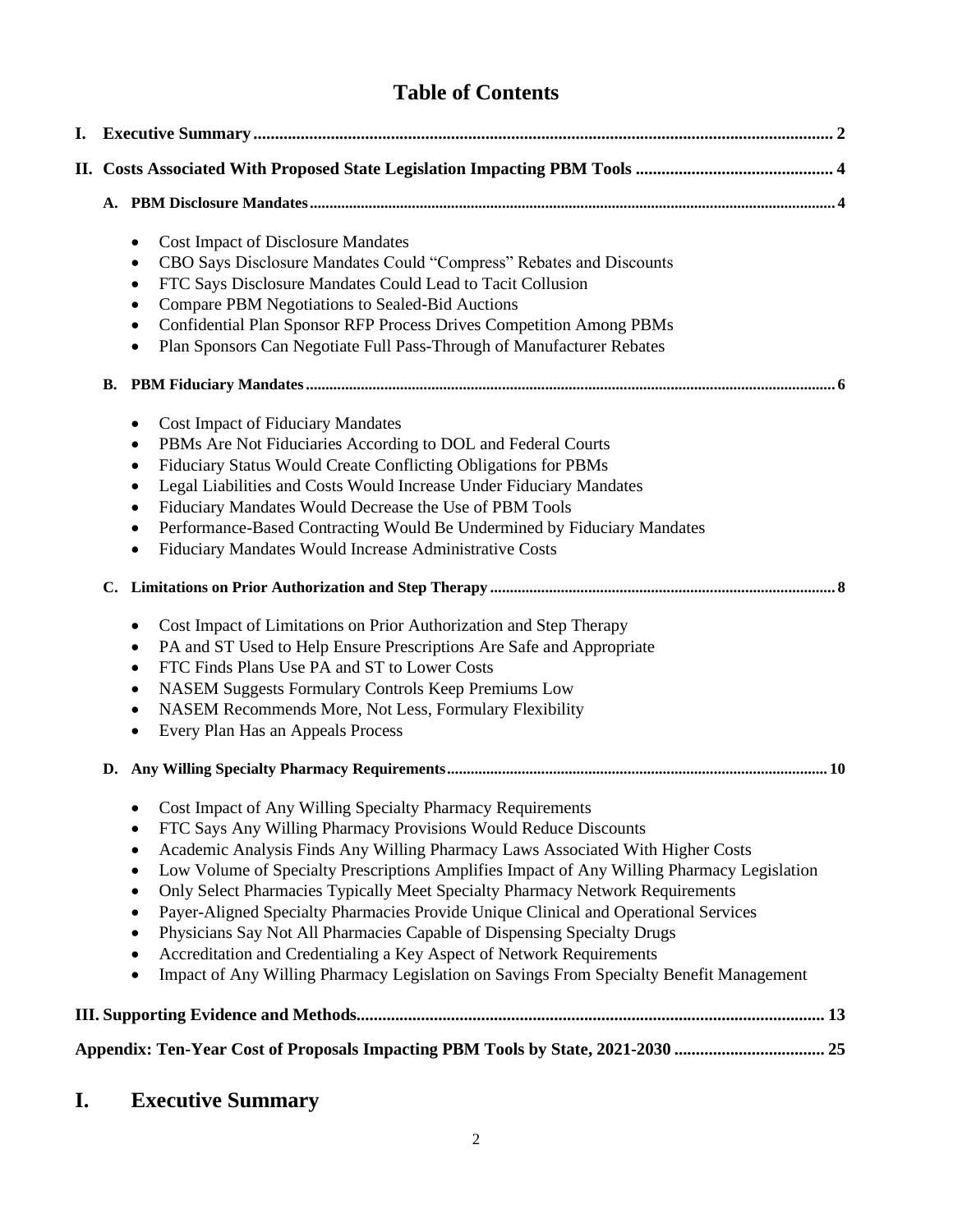Visante was commissioned by the Pharmaceutical Care Management Association (PCMA) to estimate the potential cost impact of four types of state legislation impacting pharmacy benefit management (PBM) tools: PBM disclosure mandates, PBM fiduciary mandates, limits on prior authorization (PA) and step therapy (ST), and any willing specialty pharmacy requirements. As a general rule, such state legislation would affect only plan sponsors for commercial, fully insured plans. These plans provide prescription drug benefits to an estimated 90 million Americans. To make our estimates, we conducted a comprehensive review of the published evidence on how much PBM tools save as they are currently used in the marketplace and created an economic model of the impact of legislative proposals on the use of these tools and the resulting impact on projected drug expenditures for the fully insured commercial market for the next 10 years.

Proposals to restrict the use of PBM tools limit options that plan sponsors can use to manage their drug benefit costs. Some legislation may prohibit the use of a PBM tool entirely, driving savings to zero. Other legislation may negatively affect the full use of PBM tools and compress the range of savings achieved in the marketplace. We modeled how the savings from those tools would be reduced and how projected drug expenditures might increase over the next 10 years as a result.

# **Major Findings:**

- **PBM Disclosure Mandates:** Proposed disclosure mandates include legislative and regulatory measures that would require PBMs to divulge the contractual price concessions they have negotiated with drug manufacturers and pharmacies. According to the Federal Trade Commission (FTC), disclosure mandates could result in tacit collusion and standardization of contract terms. We predict that disclosure mandates **would increase projected drug expenditures by an estimated 5.6% over the next 10 years**.
- **PBM Fiduciary Mandates:** Fiduciary mandates are state proposals to designate PBMs as fiduciaries for their health plan/employer clients. Such mandates would reduce savings from many PBM tools, including PA, ST, and other PBM tools that improve formulary performance and manage drug utilization. Fiduciary mandates would also likely increase PBM costs for liability insurance. We predict that fiduciary mandates **would increase projected drug expenditures by an estimated 6.75% over the next 10 years**.
- **Limitations on Prior Authorization and Step Therapy:** Some states are considering proposals to limit or prohibit the ability of health plans and their PBMs to implement PA and ST protocols. We predict that prohibiting the use of PA and ST **would increase projected drug expenditures by an estimated 6.75% over the next 10 years**.
- **Any Willing Specialty Pharmacy Requirements:** Some states are considering proposals to restrict the ability of health plans and PBMs to selectively contract for the provision of specialty pharmacy services by imposing any willing pharmacy requirements on such contracts. Such proposals would likely reduce specialty pharmacy network discounts and negatively impact the use of PBM tools that improve formulary performance and manage drug utilization. We predict that any willing specialty pharmacy requirements **would increase projected drug expenditures by an estimated 3.4% over the next 10 years**.

<span id="page-2-0"></span>In this report, we review the evidence and methods underlying these estimates.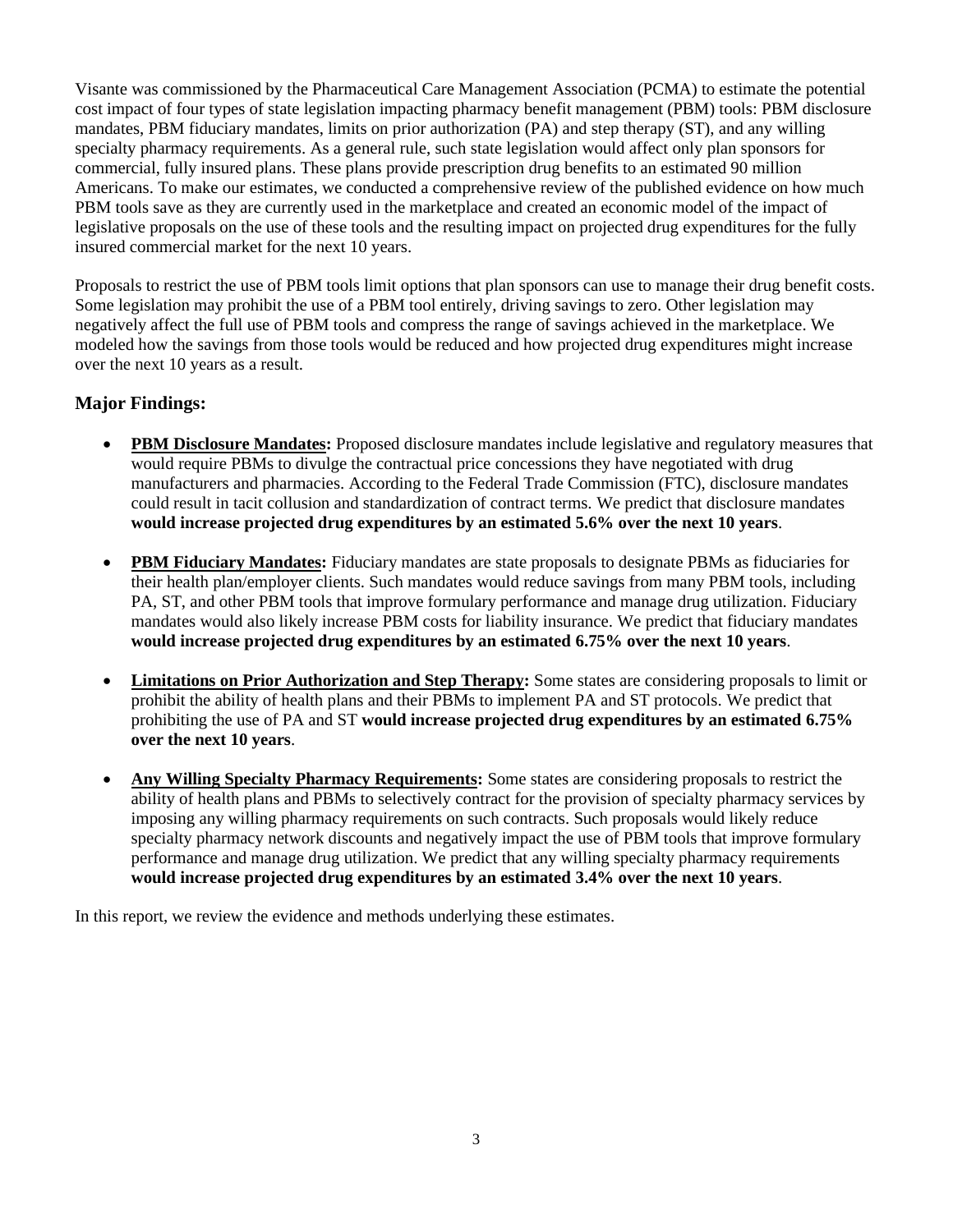# **II. Costs Associated With Proposed State Legislation Impacting PBM Tools**

# <span id="page-3-0"></span>**A. PBM Disclosure Mandates**

**Issue:** Proposed disclosure mandates include legislative and regulatory measures that would require PBMs to divulge the contractual price concessions they have negotiated with drug manufacturers and pharmacies.

**Cost Impact of Disclosure Mandates:** Mandatory disclosure would reduce savings from manufacturer rebates and pharmacy network discounts. Savings delivered by these PBM tools are significant. Some brand drugs have rebates of more than 50%. Preferred pharmacy networks deliver incremental discounts of up to 8 percentage points greater than traditional retail networks. We predict the following cost impacts:

- Disclosure mandates would likely result in tacit collusion among manufacturers, creating less variability and standardization around the lower end of the current range of rebates in the market. We predict that this compression in rebates would reduce average rebates by about 3% across all brand drugs.
- Disclosure mandates would also negatively impact pharmacy network discounts, with standardization and a compression of the range of network discounts toward the low end of the current marketplace range. Pharmacy network discounts would be compressed for different pharmacy channels and types of networks. Average retail network discounts (baseline discounts) would be cut by a half of a percentage point relative to cash prices charged to uninsured patients, while the incremental discounts over baseline associated with other pharmacy options such as preferred pharmacies, specialty, and mail-service would be cut in half.
- Combined, these negative effects on rebates and network discounts would increase projected drug expenditures by an estimated 5.6% over the next 10 years.
- PBM clients that currently maximize the use of the affected PBM tools would experience a much greater negative impact than others. These clients would see their projected drug expenditures increase by 8.6%, double the market average.

**Discussion:** Transparency remains a watchword in the healthcare cost debate. State policymakers have considered various proposals to mandate the disclosure of intermediate prices and discounts within the drug supply chain, including the price concessions that PBMs negotiate with drug manufacturers and pharmacies. However, a recent analysis from the USC School of Public Policy found that most states with transparency laws targeted PBMs and "no state passed laws that together revealed true transaction prices or profits across all supply chain segments.<sup>1</sup> This suggests these laws will fail in their intent because they a focusing on PBMs and not examining the entire supply chain. Moreover, government agencies—including the Congressional Budget Office (CBO) and the Federal Trade Commission (FTC)—have cautioned that such proposals can raise costs.

# *CBO Says Disclosure Mandates Could "Compress" Rebates and Discounts*

CBO has noted that disclosure requirements could allow firms to "observe the prices charged by their rivals, which could lead to reduced competition."<sup>2</sup> According to CBO, the "disclosure of rebate data would probably cause the variation in rebates among purchasers to decline," leading to a "compression in rebates."<sup>3</sup> This compression would likely most adversely impact large program sponsors that would otherwise be able to extract the largest discounts.<sup>4</sup> At the inception of the Part D program, CBO estimated that PBM disclosure mandates would have increased costs in that program by \$40 billion over 10 years.<sup>5</sup>

<sup>1</sup> Ryan, Martha S., and Neeraj Sood. "Analysis of State-Level Drug Pricing Transparency Laws in the United States." JAMA network open 2.9 (2019): e1912104-e1912104.

<sup>&</sup>lt;sup>2</sup> "Increasing transparency in the pricing of health care services and pharmaceuticals," Congressional Budget Office, Jun. 5, 2008.

<sup>&</sup>lt;sup>3</sup> Letter to Rep. Joe Barton and Rep. Jim McCrery, U.S. House of Representatives, Congressional Budget Office, Mar. 12, 2007.

<sup>4</sup> "Assessing the budgetary implications of increasing transparency of prices in the pharmaceutical sector," The Moran Company, Apr. 2017.

<sup>&</sup>lt;sup>5</sup> "H.R. 1 Medicare Prescription Drug and Modernization Act of 2003 as passed by the House of Representatives on June 27, 2003 and S. 1 Prescription Drug and Medicare Improvement Act of 2003 as passed by the Senate on June 27, 2003, with a modification requested by Senate conferees," Congressional Budget Office Cost Estimate, Jul. 22, 2003.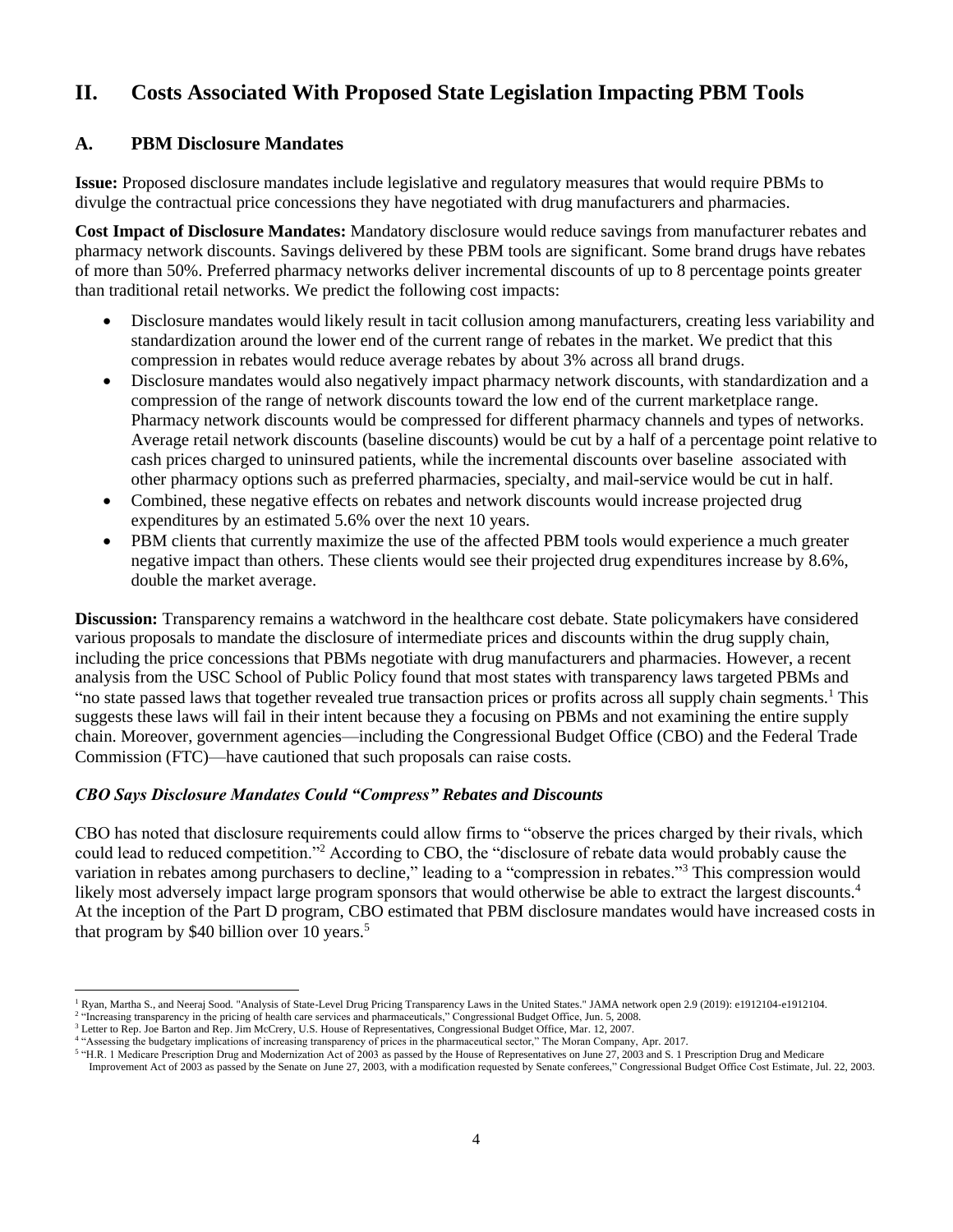# *FTC Says Disclosure Mandates Could Lead to Tacit Collusion*

FTC has warned that "whenever competitors know the actual prices charged by other firms, tacit collusion—and thus higher prices—may be more likely." <sup>6</sup> FTC concluded that PBM disclosure mandates could "undermine the ability of some consumers to obtain the pharmaceuticals and health insurance they need at a price they can afford."<sup>7</sup>

# *Compare PBM Negotiations to Sealed-Bid Auctions*

In the current marketplace, contract negotiations between PBMs, manufacturers, and pharmacies are like sealed-bid auctions: manufacturers and pharmacies are encouraged to offer aggressive price concessions since they don't know what's being offered by their competitors. Without confidentiality, economists argue, "disclosure of commercially sensitive contract terms will tend to short-circuit this competitive dynamic" because manufacturers and pharmacies would "know that the granting of any concession will likely lead to pressure for its widespread adoption."<sup>8</sup>

#### *Confidential Plan Sponsor RFP Process Drives Competition Among PBMs*

Confidentiality of contract terms is also vital to encourage competition among PBMs as they bid to win contracts with their clients (plan sponsors). Most plan sponsors use sophisticated consultants to prepare requests for proposals (RFPs) that specify their needs and requirements in both price and non-price terms, auditing rights, and guarantees. The RFPs are typically sent out to four to 12 PBMs,<sup>9</sup> with each competing PBM blind to how its competitors will respond.

# *Plan Sponsors Can Negotiate Full Pass-Through of Manufacturer Rebates*

Through the RFP process, plan sponsors can negotiate how manufacturer rebates will be handled and what levels of disclosure and reporting they desire from their PBM. Today, about 58% of PBM-client contracts in the commercial sector are negotiated to include full pass-through of manufacturer rebates to the plan sponsor.<sup>10</sup> Other clients elect to have PBMs retain a portion of the rebates to lower administrative fees.

<span id="page-4-0"></span>"With no indication that clients of PBMs lack accurate information on the price and quality of the service that they intend to purchase, it is unclear how requiring PBMs to reveal information related to rebates received from pharmaceutical companies would improve market outcomes," according to FTC.<sup>11</sup> More broadly, FTC has concluded that "allowing competition among PBMs is more likely to yield efficient levels of payment sharing, disclosure, and price than contract terms regulated by government regulation."<sup>12</sup>

<sup>6</sup> "Improving health care: a dose of competition," U.S. Federal Trade Commission and the U.S. Department of Justice, Jul. 2004.

<sup>7</sup> Letter from FTC to Rep. Patrick T. McHenry, U.S. Congress, Jul. 15, 2005; Letter from FTC to Assemblyman Greg Aghazarian, California State Assembly, Sept. 3, 2004. 8 "Declaration of Adam B. Jaffee, Ph.D. in support of plaintiff's motion for preliminary injunction," Pharmaceutical Care Management Association v. G. Steven Rowe, Attorney General of the State of Maine.

<sup>9</sup> [Statement of the Federal Trade Commission concerning](https://www.ftc.gov/sites/default/files/documents/public_statements/statement-commission-concerning-proposed-acquisition-medco-health-solutions-express-scripts-inc./120402expressmedcostatement.pdf) the proposed acquisition of Medco Health Solutions by Express Scripts, Inc., FTC File No. 111-0210, Apr. 2, 2012. <sup>10</sup> "PBMI research report: 2018 [trends in drug benefit design,"](https://www.pbmi.com/PBMI/Research/Store/BDR.aspx) Pharmacy Benefit Management Institute, January 2019.

<sup>&</sup>lt;sup>11</sup> Letter from FTC to Rep. Patrick T. McHenry, U.S. Congress, Jul. 15, 2005.

<sup>&</sup>lt;sup>12</sup> Letter from FTC to Assemblywoman Nellie Pou, New Jersey General Assembly, Apr. 17, 2007.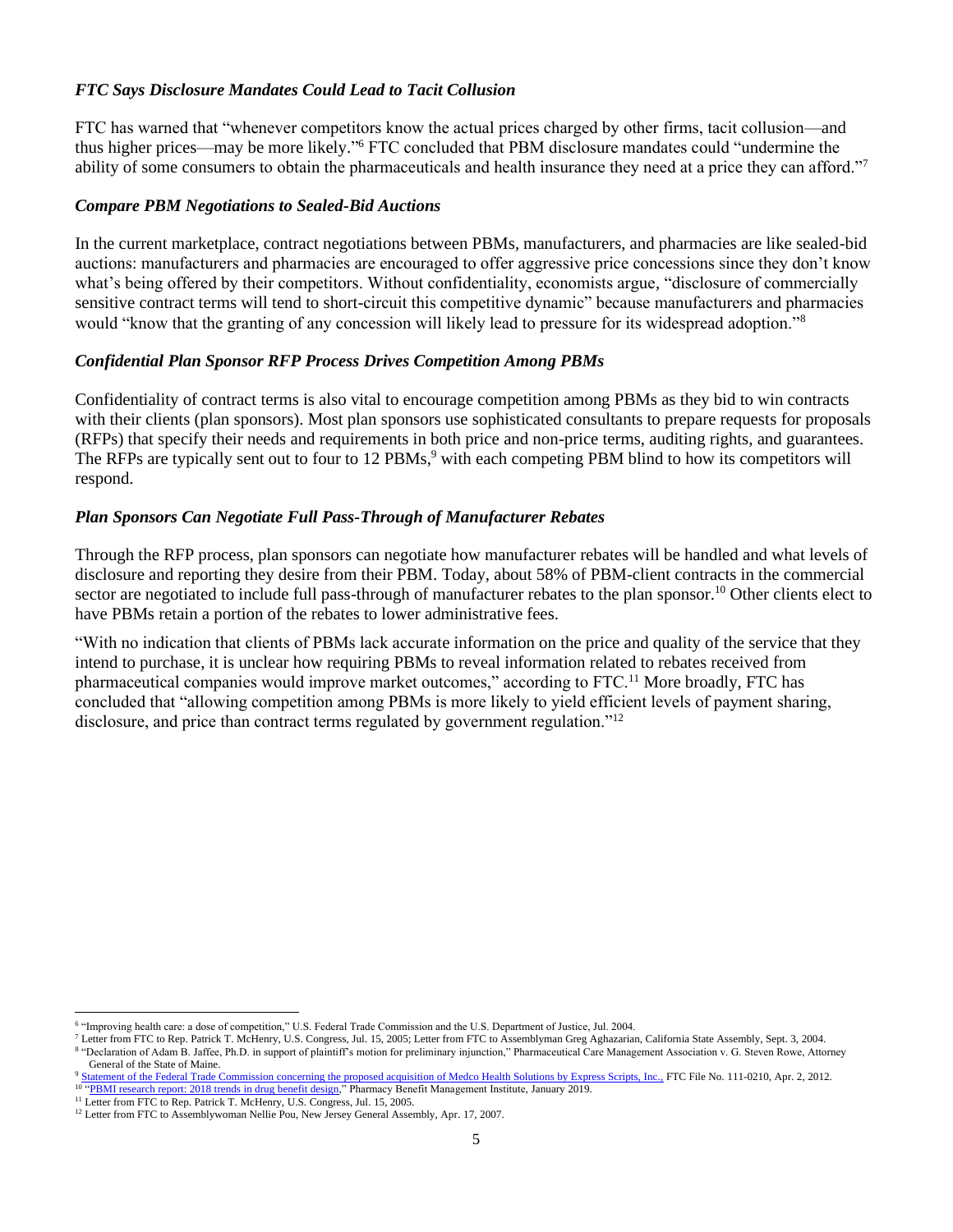# **B. PBM Fiduciary Mandates**

**Issue:** Fiduciary mandates for PBMs are state proposals to designate PBMs as fiduciaries for their health plan/employer clients.

**Cost Impact of Fiduciary Mandates:** Fiduciary mandates would reduce savings from many PBM tools, including PA, ST, and a number of other PBM tools. Fiduciary mandates would also increase PBM costs for liability insurance. More specifically, we predict the following impacts:

- Fiduciary mandates would reduce savings from PA, ST, and a number of other PBM tools that improve formulary performance and manage drug utilization. Savings delivered by these PBM tools are significant. Studies have demonstrated that PA can generate savings of up to 50% on drug expenditures for targeted drugs or drug categories, and ST has demonstrated savings of more than 10% for targeted categories. Optimal formulary management tools have demonstrated savings of up to 20% for targeted categories. Other PBM utilization management (UM) tools have demonstrated a reduction of almost 30% in unsafe opioid use.
- Fiduciary mandates would increase liability risks for PBMs and result in more conservative use of PBM tools, which would compress the range of savings achieved in the market. In other words, the PBM clients that are highly conservative in their use of these tools may see little impact, but the majority of clients that make greater use of PBM tools would see compression and reduction of savings. Average savings (across all drug expenditures) would be reduced by an estimated 1 to 2 percentage points for each affected category of PBM tools: PA (2%), ST (1%), and other PBM tools that work to improve formulary performance (2%) and manage drug utilization (2%).
- Fiduciary mandates would also increase PBM costs for additional liability insurance, which would be passed through to PBM clients and would add another 1% to projected drug expenditures.
- Combined, the negative effects of fiduciary mandates would increase projected drug expenditures by an estimated 6.75% over the next 10 years.
- Some PBM clients that currently maximize the use of the affected PBM tools would experience a much greater negative impact than the marketplace average. These clients that are maximizing their savings could see their drug expenditures increase by double the average or 13.5%.

**Discussion:** In today's marketplace, PBMs serve in administrative and advisory roles for health plans and employer plan sponsors, performing claims processing and other administrative tasks based on negotiated contracts. Proposed state legislation would override these contracts by designating PBMs as fiduciaries for their clients. A fiduciary mandate imposed upon PBMs would entail having discretionary authority over plan assets or making decisions about the scope and design of the benefits being offered by the plan. Today, those responsibilities lie with health insurance plan sponsors, not PBMs. Imposing fiduciary duties on PBMs would raise drug benefit costs by increasing their legal liability and undermining their ability to effectively implement cost management tools for their clients.

# *PBMs Are Not Fiduciaries According to DOL and Federal Courts*

According to the Department of Labor (DOL), Third Party Administrators (TPAs), such as PBMs "who have no power to make any decisions as to plan policy, interpretations, practices or procedures, but who perform [certain] administrative functions for an employee benefit plan…are not fiduciaries of the plan."<sup>13</sup> Likewise, PBMs have no "discretionary authority" over plan assets as defined by DOL, which is an essential threshold requirement for fiduciary status under federal law. Moreover, federal courts have struck down state PBM fiduciary mandates as being preempted by the Employee Retirement Income Security Act (ERISA).<sup>14</sup>

# *Fiduciary Status Would Create Conflicting Obligations for PBMs*

<sup>13</sup> 29 CFR 2509.75-8 - Questions and answers relating to fiduciary responsibility under the Employee Retirement Income Security Act of 1974.

<sup>&</sup>lt;sup>14</sup> Pharm. Care Mgt Ass'n v. District of Columbia, 613 F.3d 179 (D.C. Cir. 2010).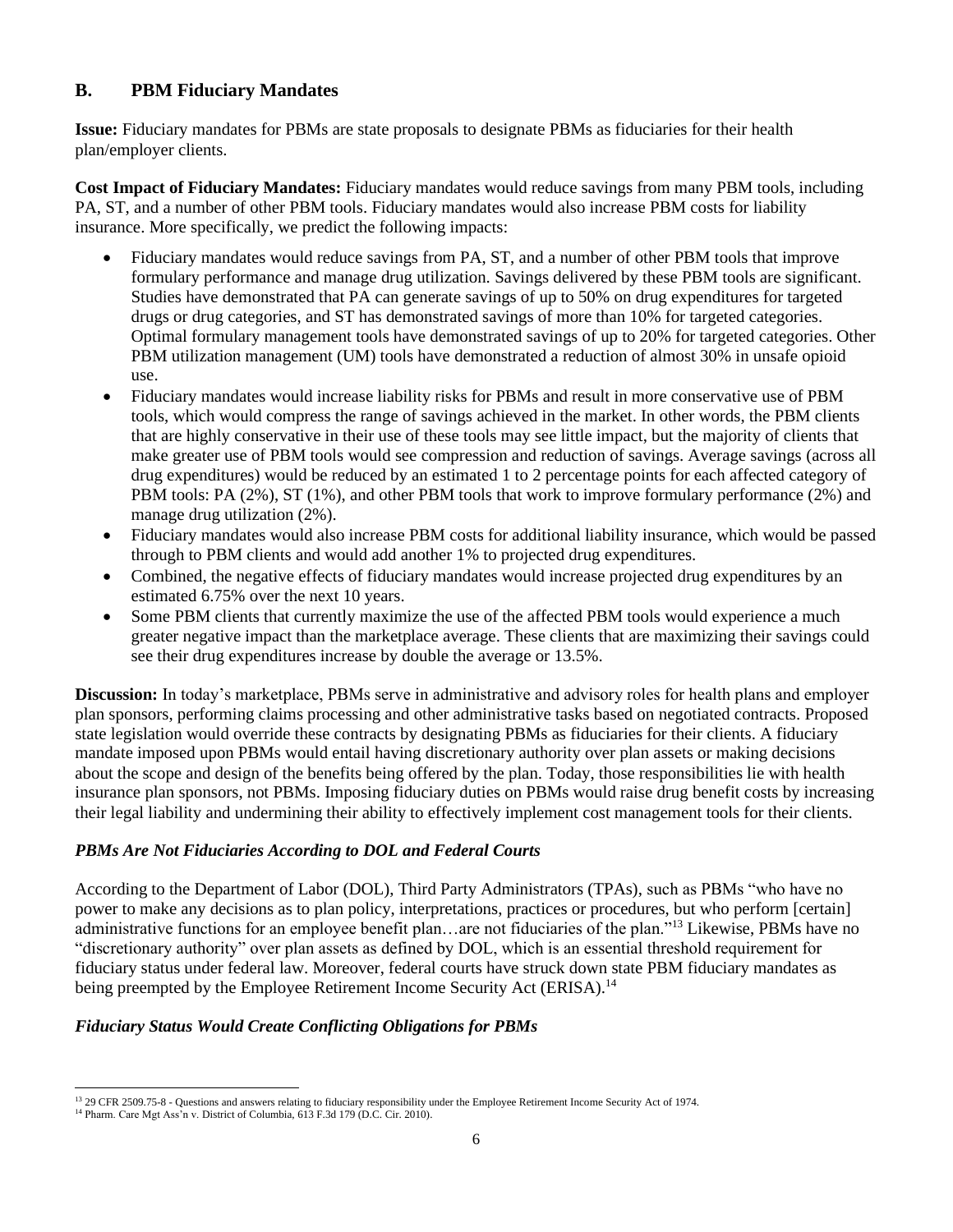Imposition of a fiduciary mandate would create a conflict between PBMs' contractual obligations to their clients and the fiduciary duty to act "solely in the interest of plan participants." For example, a PBM's contract may call for the use of PBM tools such as PA and ST that are designed to reduce costs for ALL participants, but which may result in higher costs or less access to a given drug for a particular group of participants. In this case, implementing the contract would conflict with a fiduciary duty. Indeed, such conflicting obligations would likely be common, resulting in second-guessing of every element of the contracts PBMs have negotiated with their clients and requiring substantial and burdensome analysis by both parties to determine if a legally prohibited conflict exists.

# *Legal Liabilities and Costs Would Increase Under Fiduciary Mandates*

Fiduciary mandates would subject PBMs to broader legal liabilities than under current law because they would transform an arm's length contractual relationship into one where one party is responsible for assets that belong to another, such as a trustee relationship. This could result in increased risk for litigation between PBMs and their clients. In addition, consumers could argue they have a private right of action to sue PBMs because they are plan participants protected by ERISA. Increased legal risk could result in PBMs needing to purchase additional liability insurance. The added cost of this insurance would then drive prescription drug benefit costs higher for both PBM clients and the individuals enrolled in their plans.

# *Fiduciary Mandates Would Decrease the Use of PBM Tools*

Increased legal liability and conflicting obligations between fiduciary duties and client contracts could result in PBMs adopting defensive business strategies to mitigate the risk of lawsuits. This could lead to PBMs decreasing their use of formulary compliance and drug UM tools such as PA, ST, and quantity limits. This would raise drug benefit costs for both plan sponsors and their enrollees.

# *Performance-Based Contracting Would Be Undermined by Fiduciary Mandates*

DOL has indicated that certain performance fee arrangements may result in fiduciary self-dealing. This could preclude PBM contracts from containing provisions where some of their fees are contingent on performance. Likewise, creating fiduciary responsibilities for PBMs could limit how they structure manufacturer rebate and pharmacy network contract agreements and negatively impact their bargaining leverage. In addition, the increased reporting requirements that would go hand-in-hand with a fiduciary duty would increase the risk of public disclosure of negotiated price concessions, although we have not explicitly factored that into our modeling.

# *Fiduciary Mandates Would Increase Administrative Costs*

<span id="page-6-0"></span>State fiduciary mandates would increase costs as PBMs are forced to develop unique administrative processes and revise contracts with other supply chain entities to comply with a state's new requirements, which would be completely different than other states' and at odds with ERISA's goals of a "uniform administrative scheme" for processing claims and distributing benefits.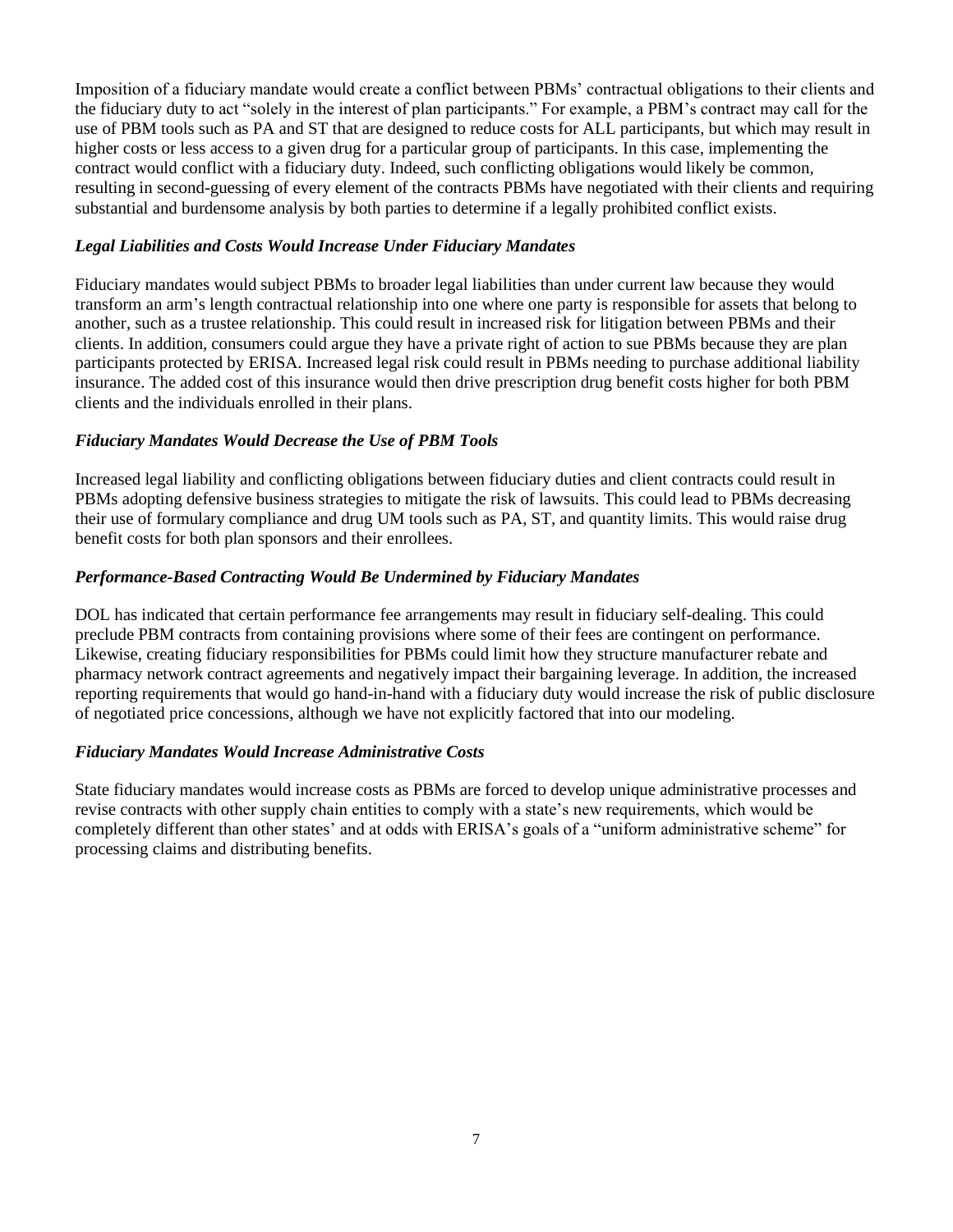# **C. Limitations on Prior Authorization and Step Therapy**

**Issue:** Some states are considering proposals to limit or prohibit the ability of health plans and their PBMs to implement clinical PA and ST protocols.

**Cost Impact of Limitations on PA and ST:** Prohibiting the use of PA and ST would eliminate the savings delivered by these PBM tools. Our analysis reveals:

- Studies have demonstrated that PA can generate savings of up to 50% for targeted drugs or drug categories. ST has demonstrated savings of more than 10% in targeted categories.
- PA and ST are widely used by PBM clients to help ensure appropriate and cost-effective use of high-cost and/or high-risk drugs. These tools are becoming increasingly important in managing the rapidly growing use of high-cost specialty pharmaceuticals, so the lost savings associated with restrictions on PA and ST would become greater as specialty drug expenditures grow.
- The loss of savings from PA and ST would increase projected drug expenditures by an estimated 6.75% over the next 10 years.

PBM clients that currently maximize the use of the affected PBM tools would experience a much greater cost impact. These clients could see their drug expenditures increase by double the average increase or 13.5%.

**Discussion:** Health plans and pharmacy benefit managers utilize independent Pharmacy & Therapeutics Committees, comprised of experts that include physicians, pharmacists, and other medical professionals to develop evidence-based guidelines used in drug management programs—including PA and ST—and to ensure that these management controls do not impair the quality of clinical care.

PA is a requirement that a plan pre-approves a drug before a pharmacy can dispense it to the enrollee as a covered benefit. The major goals of PA are to ensure appropriateness and suitability of the prescribed medication for the specific patient as well as to control costs.

ST requires an enrollee to try a medically appropriate first-line drug, typically a generic alternative to a branded product, when a new therapy is initiated. The prescriber is asked to consider ordering a therapeutic alternative. If that medically appropriate alternative was tried earlier and the patient did not achieve optimal outcome, the brand product is approved and dispensed.

As with other drug benefit management techniques, it is up to each PBM client to decide if and how PA and ST will be applied to its health benefit plan.

# *PA and ST Used to Help Ensure Prescriptions Are Safe and Appropriate*

Many drugs can have harmful side effects or adverse interactions with other medications. Some drugs, such as pain medications or antipsychotics, have a high risk of abuse or overuse so PA is required to help ensure appropriate use. Likewise, specialty medications often have significant side effects and require patient education to be taken effectively, so they also often require PA. Many drugs that commonly appear on PA lists are those that are heavily advertised directly to consumers or have off-label uses not approved by the Food and Drug Administration (FDA).

ST ensures that prescribers consider the medically appropriate available therapeutic alternatives before settling on a course of therapy for a specific patient, which can improve quality of care when that patient is on multiple medications. PA is often used to encourage or require physicians to use ST where they try an appropriate but less expensive medication first before moving the patient to a more expensive option.

# *FTC Finds Plans Use PA and ST to Lower Costs*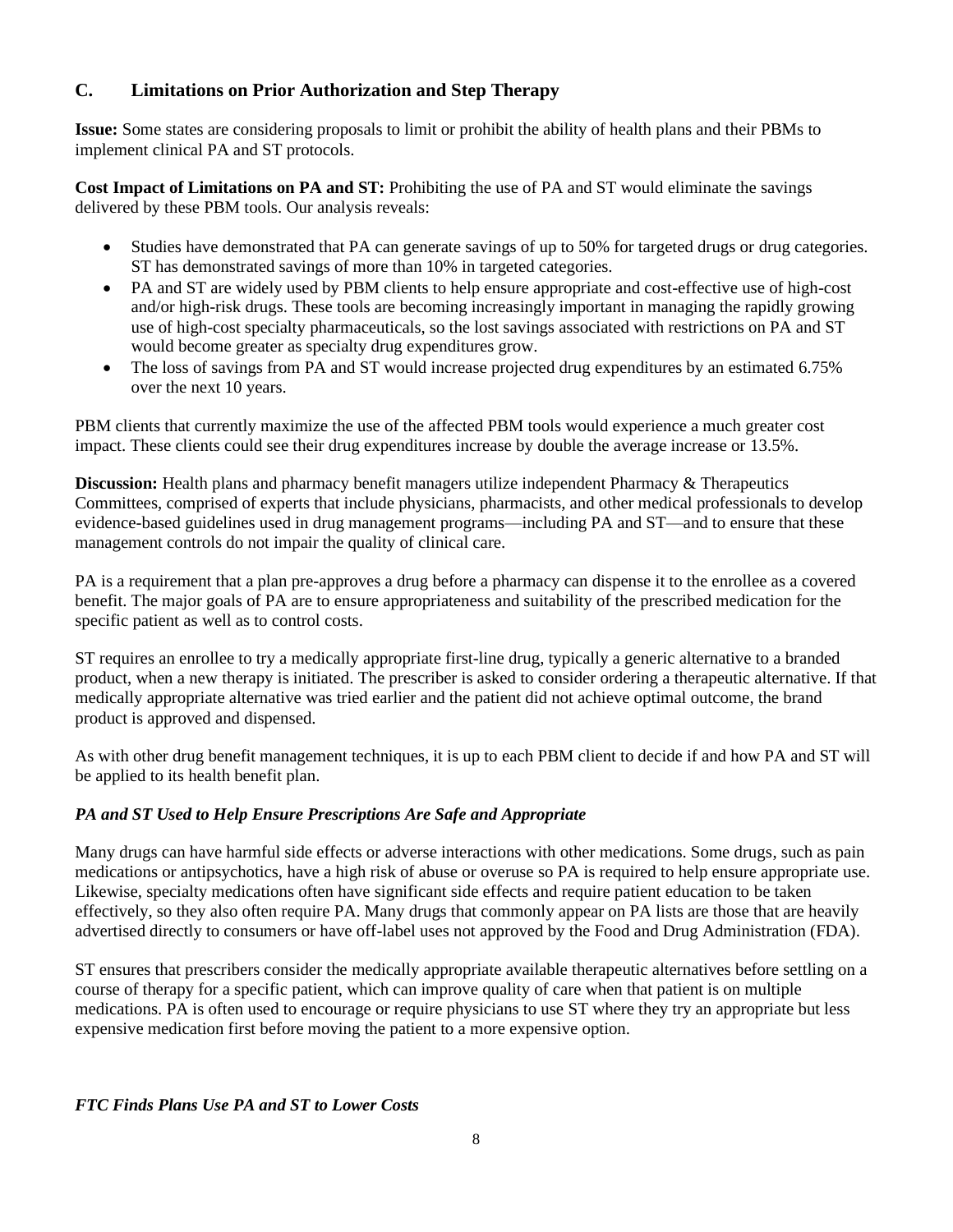According to FTC, "large PBMs and small or insurer-owned PBMs have used step-therapy and prior authorization programs to lower prescription drug costs and increase formulary compliance."<sup>15</sup> FTC also found that "prior authorization often involves a clinical justification for the use of drugs that are prone to misuse or are especially costly."<sup>16</sup> Any limits or prohibitions on PA and ST could thus raise costs.

# *NASEM Suggests Formulary Controls Keep Premiums Low*

According to the National Academy of Sciences, Engineering, and Medicine (NASEM), "Formularies are used to steer patients and prescribing clinicians toward generic substitutes, biosimilars, drugs with similar therapeutic efficacy for the same disease, or other therapeutic options."<sup>17</sup> Without formulary controls, "insurance premiums would rise," notes NASEM.<sup>18</sup> PA and ST are among the most effective formulary controls, thus any state legislation to limit or prohibit their use would likely raise premiums.

# *NASEM Recommends More, Not Less, Formulary Flexibility*

"Some other countries operate formulary systems that provide much greater ability to restrict or exclude drugs from coverage than is the case in the United States," according to NASEM.<sup>19</sup> One of NASEM's recent consensus recommendations to make medicines more affordable was to "Expand flexibility in formulary design to allow the selective exclusion of drugs, such as when less costly drugs provide similar clinical benefit."<sup>20</sup> Since PA and ST are less aggressive formulary controls than outright formulary exclusions, it is reasonable to extrapolate that state proposals limiting or prohibiting their use would be an approach at odds with NASEM's recommendation.

# *Every Plan Has an Appeals Process*

As noted by NASEM, "Every plan, whether Part D or an employer-sponsored pharmacy benefit, has an exception process that permits coverage of a drug not on formulary or reduces out-of-pocket cost if a physician provides information about side effects the patient has experienced from a lower-tiered drug or offers another medical reason for switching."<sup>21</sup> In the case of an appeal, health insurers and PBMs work with the patient and the physician to provide access to non-formulary drugs where medically necessary and/or likely to achieve the best outcome. This process safeguards against the use of PA and ST being too restrictive.

<span id="page-8-0"></span><sup>&</sup>lt;sup>15</sup> "Pharmacy benefit managers: ownership of mail-order pharmacies," FTC, Aug. 2005.

 $^{\rm 16}$  Ibid.

<sup>&</sup>lt;sup>17</sup> "Making medicines affordable: a national imperative," NASEM, Nov. 2017.

 $^{18}$  Ibid. <sup>19</sup> Ibid.

<sup>20</sup> Ibid.

 $^{21}$  Ibid.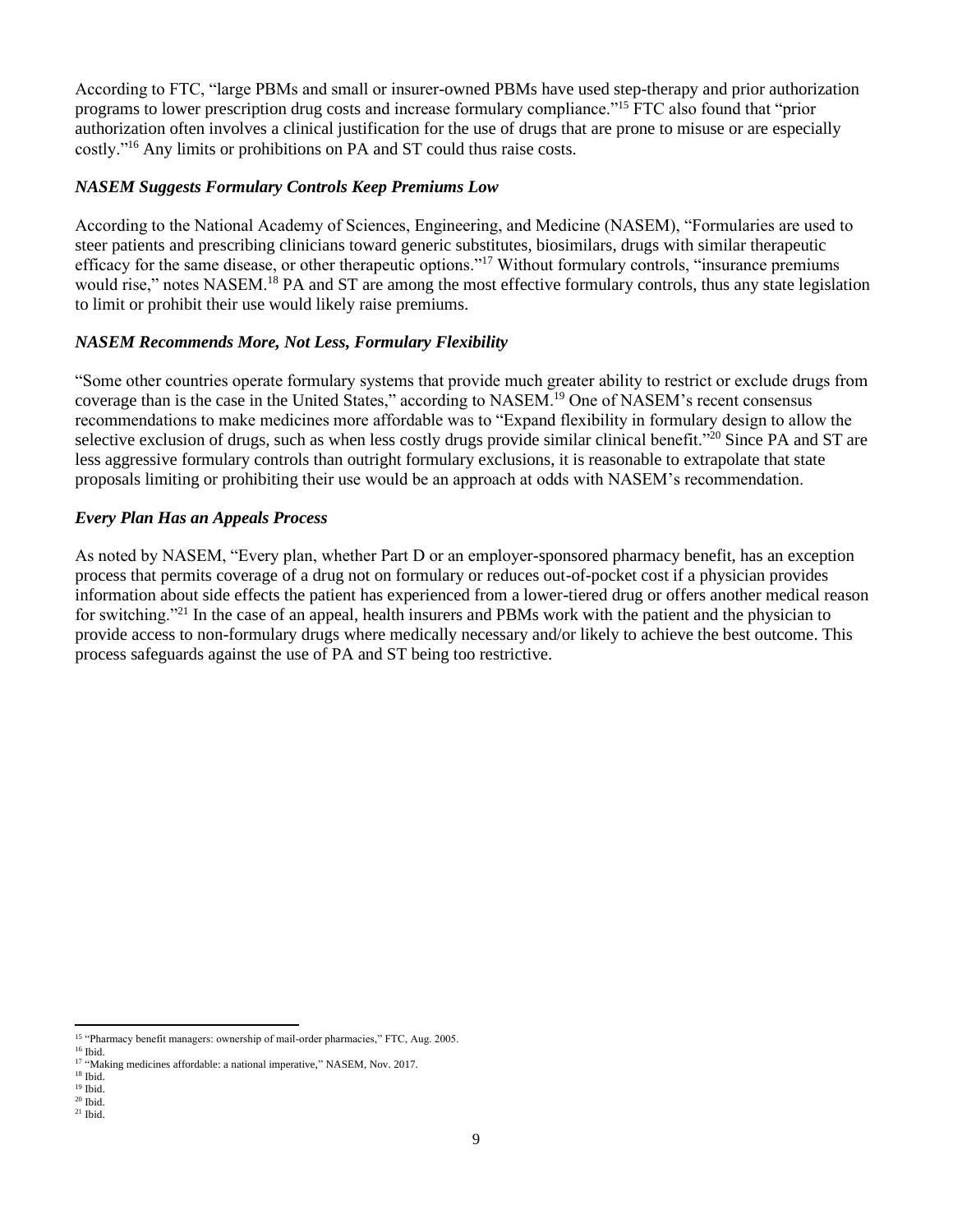# **D. Any Willing Specialty Pharmacy Requirements**

**Issue:** Some states are considering proposals to restrict the ability of health plans and PBMs to selectively contract for the provision of specialty pharmacy services, by imposing any willing pharmacy (AWP) requirements on such contracts.

**Cost Impact of Any Willing Specialty Pharmacy Requirements:** Any willing specialty pharmacy requirements would reduce savings on specialty drugs achieved through the use of tools such as PA, ST, and other PBM tools that improve formulary performance and manage drug utilization. Our analysis reveals:

- Specialty pharmacy network discounts typically deliver incremental discounts of up to 2 percentage points more than traditional retail networks. In addition, specialty formulary management has demonstrated savings of 20% in a drug category, while drug UM has demonstrated savings of 5% to 10% in targeted categories.
- Any willing specialty pharmacy legislation would effectively eliminate specialty pharmacy network discounts, which are typically 1–2 percentage points greater than baseline retail network discounts.
- Average savings associated with other PBM tools would be compressed and reduced because the effectiveness of the tools is often dependent upon specialized, advanced services delivered by specialty pharmacies in close coordination between the PBM and the specialty pharmacy. Most pharmacies are not prepared to deliver such sophisticated and coordinated services, so the optimal savings would not be as feasible under an AWP scenario. Average savings across all drug expenditures would be reduced by an estimated 1–2 percentage points for each affected category of PBM tools: PA (1%), ST (1%), and other PBM tools that work to improve formulary performance (2%) and manage drug utilization (2%).
- This legislation would affect specialty drug expenditures, which are the fastest growing component of prescription drug expenditures and projected to comprise approximately 50% of total drug expenditures over the next 10 years.
- The overall impact of an any willing specialty pharmacy requirement would be to increase projected drug expenditures (combined specialty and non-specialty) by an estimated 3.4% over the next 10 years.
- PBM clients that currently maximize the use of the affected PBM tools would experience an even greater cost impact and see their projected drug expenditures increase by 6.8%.

**Discussion:** Over the next 10 years, specialty drugs—high cost, often injectable or infusible medications—will likely account for just 1% of prescriptions but roughly 50% of projected drug expenditures.<sup>22</sup> Today, entities known as specialty pharmacies fulfill the complex product handling, clinical support, patient education, and UM requirements associated with specialty drugs. Health plans and PBMs typically contract to include only selected specialty pharmacies in their pharmacy networks to ensure high-quality services for consumers, avoid waste, and ensure appropriate use of high-cost specialty medications. Thus, an AWP requirement could be particularly harmful when applied to specialty pharmacies, resulting in additional costs beyond the already anti-competitive impact associated with AWP requirements more generally.

# *FTC Says Any Willing Pharmacy Provisions Would Reduce Discounts*

According to the FTC, AWP requirements significantly reduce providers' incentive to engage in price competition. If pharmacies know they will automatically be included in a network, they have a reduced incentive to offer plans and PBMs their most competitive terms. FTC has noted that "requiring prescription drug plans to contract with any willing pharmacy would reduce the ability of plans to obtain price discounts based on the prospect of increased patient volume and thus impair the ability of prescription drug plans to negotiate the best prices with pharmacies."<sup>23</sup>

<sup>22</sup> Visante estimates.

<sup>&</sup>lt;sup>23</sup> ["Contract year 2015 policy and technical changes to the Medicare advantage and the Medicare prescription drug benefit programs,"](https://www.ftc.gov/system/files/documents/advocacy_documents/federal-trade-commission-staff-comment-centers-medicare-medicaid-services-regarding-proposed-rule/140310cmscomment.pdf) FTC letter to CMS, Mar. 7, 2014.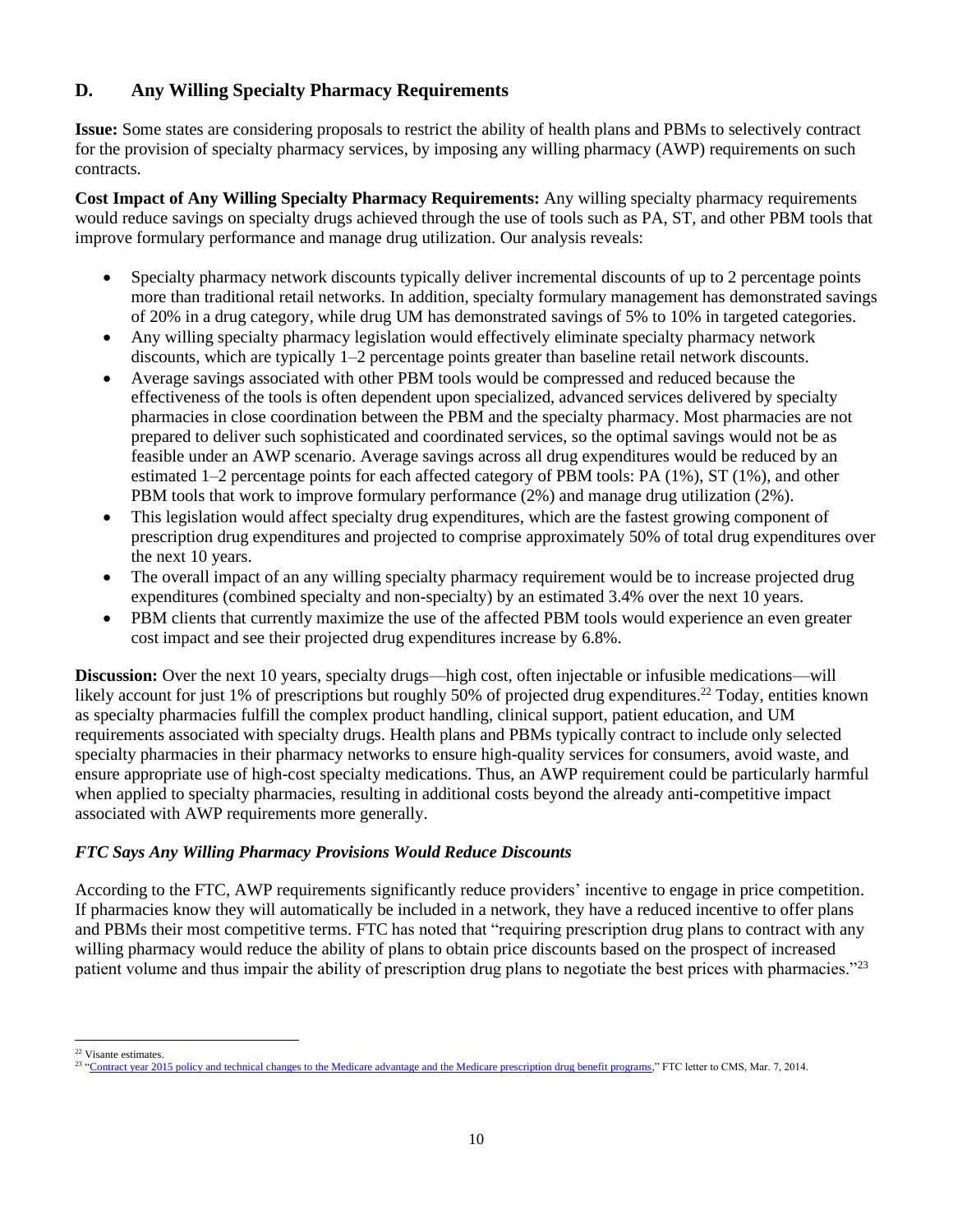# *Academic Analysis Finds Any Willing Pharmacy Laws Associated With Higher Costs*

An academic analysis of AWP laws concluded that such legislation leads to less competition and higher prices for consumers while providing no compensating benefits with "cost increases of  $\sim 5\%$ ."<sup>24</sup> Likewise, another academic analysis specific to state AWP laws found that such legislation "is associated with increased pharmaceutical expenditures."25

# *Low Volume of Specialty Prescriptions Amplifies Impact of Any Willing Pharmacy Legislation*

When applied to specialty pharmacies, the consequences of AWP legislation would likely be greater than when simply applied to brick-and-mortar pharmacies. Because specialty drugs are dispensed in such low volumes and target rare conditions, it is infeasible for most retail drugstores to stock these medications and provide the specialized services patients require. Specialty pharmacies can serve an entire region or country using sophisticated information technology and logistics to dispense medications directly to the patient's home or physician's office. This approach allows specialty pharmacies to achieve economies of scale and offer deeper discounts due to a predictable volume of prescriptions flowing through the pharmacy. These economies of scale would not be possible if AWP legislation were to result in drugstores across the country dispensing these medications.

#### *Only Select Pharmacies Typically Meet Specialty Pharmacy Network Requirements*

States do not legally differentiate specialty pharmacies from traditional pharmacies, so essentially any licensed pharmacy can market itself as a specialty pharmacy. Some pharmacies that market themselves as specialty pharmacies are actually affiliated with drug manufacturers, which has led to the use of questionable practices to circumvent the benefit design choices of plan sponsors in some cases.<sup>26</sup> PBMs actively work with payers to identify specialty pharmacies that can best serve patient and healthcare provider needs. These payer-aligned specialty pharmacies must meet payers' terms and conditions to be included in preferred pharmacy networks. Terms and conditions focus on quality clinical care, performance, and cost-saving criteria. Qualified specialty pharmacies must also meet payer reimbursement rates to be included in networks.

# *Payer-Aligned Specialty Pharmacies Provide Unique Clinical and Operational Services*

Unlike traditional brick-and-mortar drugstores, payer-aligned specialty pharmacies included in plan networks employ highly trained teams of pharmacists, nurses, and clinicians to work with doctors and patients to ensure that complex specialty medications are administered on time, conveniently, safely, and effectively. The unique clinical services that specialty pharmacies provide include:

- Providing around-the-clock access to specially trained clinicians who offer patients guidance and insight on disease states, as well as the use of specialty drugs;
- Consulting directly with physicians to address patient side effects, adverse drug reactions, non-adherence, and other patient concerns;
- Performing disease- and drug-specific patient care management services;
- Collecting data and tracking outcomes for specific patients;
- Managing patient adherence and persistency of drug regimens; and
- Managing care for manufacturer Risk Evaluation and Mitigation Strategies, including reporting, Phase IV trials, the dispensing of FDA trial drugs under strict protocols, and related clinical and cognitive counseling.

<sup>&</sup>lt;sup>24</sup> Klick, Jonathan and Wright, Joshua D., ["The Effect of Any Willing Provider and Freedom of Choice Laws on Prescription Drug Expenditures,"](https://scholarship.law.upenn.edu/faculty_scholarship/438) Am. L. & Econ. Rev. 192 (2015)

<sup>25</sup> Durrance, C., "The impact of pharmacy-specific any-willing-provider legislation on prescription drug expenditures," *Atlantic Economic Journal*, 2009.

 $^{26}$  Chen, C., and Elgin, B., "Philidor said to modify prescriptions to boost Valeant sales," Bloomberg Business, Oct. 29, 2015.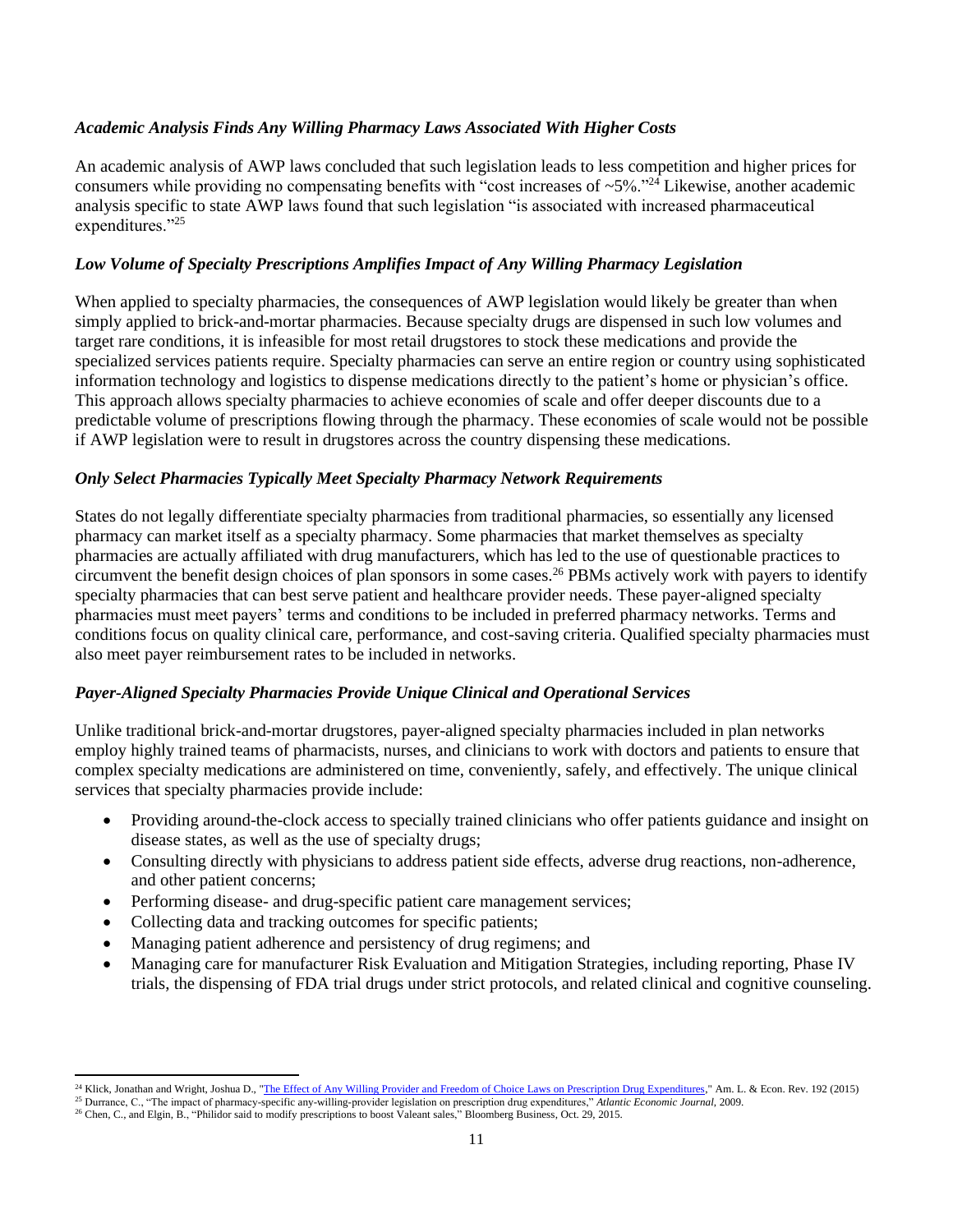Unique operational services provided by payer-aligned specialty pharmacies in plan networks include:

- *Supply chain management:* Adheres to rigorous storage, shipping, and handling standards to meet product label shipping requirements, such as temperature control and the timely delivery of products in optimal conditions.
- *Care coordination:* Offers coordinating services with other healthcare providers, including those providing skilled nursing services, custodial care, infusion administration, and direct-to-physician distribution.
- *Insurance navigation:* Expedites access to therapy by working directly with insurers and navigating their benefits, UM, and PA processes.
- *Patient assistance:* Facilitates eligible patients' enrollment in patient assistance programs and access to charitable resources.
- *Plan optimization:* Aligns economic incentives across medical and pharmacy benefits while helping patients navigate the complexity of these benefit structures.

# *Physicians Say Not All Pharmacies Capable of Dispensing Specialty Drugs*

A 2015 survey of 400 physicians in the cardiology, neurology, gastroenterology, endocrinology, rheumatology, nephrology, infectious disease, oncology, pulmonology, and hematology specialties who prescribe specialty medications showed that two-thirds of those who work with specialty pharmacies think that only some or none of traditional drugstores have the expertise to provide the range of specialty medications to patients.<sup>27</sup>

# *Accreditation and Credentialing a Key Aspect of Network Requirements*

Specialty pharmacy accreditation and credentialing are among the baseline requirements a pharmacy must meet for inclusion in a plan's network. Of the roughly 64,000 pharmacies in the U.S., only about 400—less than 1%—are accredited as specialty pharmacies by the Utilization Review Accreditation Commission. In addition, PBMs utilize credentialing to evaluate a pharmacy's ability to implement plan design, encourage formulary compliance, and meet other contractual obligations.

#### *Impact of Any Willing Pharmacy Legislation on Savings From Specialty Benefit Management*

Legislation that prevents PBMs from creating limited networks of specialty pharmacies would likely significantly impact the performance of formulary management, UM, and care management programs for patients using specialty medications. The effective use of these tools has a significant impact on costs. For example, the Pennsylvania Medicaid program's use of specialty pharmacies helped save 21% on overall health expenditures for beneficiaries using specialty drugs, including 12% on specialty drug costs and 56% on inpatient hospital costs.<sup>28</sup> Numerous other studies have demonstrated that specialty pharmacies save 10% to 50% on drug costs and non-drug medical costs.29,30,31,32,33,34,35,36,37,38,39,40,41,42

<sup>27</sup> "Key findings from the survey of New York physicians regarding specialty medications," North Star Opinion Research, Apr. 2015.

<sup>28</sup> "Managing Medicaid pharmacy benefits: current issues and options," Kaiser Commission on Medicaid and the Uninsured, Sept. 2011.

<sup>&</sup>lt;sup>29</sup> Baldini, C., and Culley, E. "Estimated cost savings associated with the transfer of office-administered specialty pharmaceuticals to a specialty pharmacy provider in a medical injectable drug program," *J Managed Care Pharm*. 2011;17(1):51-59. 30

[<sup>&</sup>quot;Express Scripts' Miller says](http://www.reuters.com/article/2015/01/22/us-express-scr-hepatitisc-idUSKBN0KV26X20150122) hepatitis C price war to save billions," Reuters, Jan. 22, 2015.

<sup>&</sup>lt;sup>31</sup> "Specialty pharmacy: rare disease management," Russek, S., and Szymanski, J., Medco, presented at the PCMA Specialty Pharmacy Symposium, Jun. 2005.

<sup>&</sup>lt;sup>32</sup> Barlow, J. et al., "Impact of specialty pharmacy on treatment costs for rheumatoid arthritis," *Am J Pharm Benefits*. 2012;4(Special Issue):SP49-SP56.<br><sup>33</sup> Dorholt, M., "Advancing drug trend managementt in the medical

<sup>&</sup>lt;sup>2</sup> antt in the medical benefit," *Managed Care*, Jun. 2014.

<sup>34</sup> "Personalizing the specialty business," Miller, S., presentation at the PCMA Specialty Pharmacy Business Forum, Apr. 4, 2012.

<sup>35</sup> Visaria, J., and Frazee, S., "Role of pharmacy channel in adherence to hepatitis C regimens," *Am J Pharm Benefits*. 2013;5(1):17-24. <sup>36</sup> "Exploring the impact of dispensing channel on medication adherence among multiple sclerosis patients," Tang, J., and Faris, R., presented at the 14th Annual International Meeting

of the International Society for Pharmacoeconomics and Outcomes Research (ISPOR), May 2009.

<sup>37</sup> Mitra, et al., "Treatment patterns and adherence among patients with chronic hepatitis C virus in a US managed care population," *Value Health*. 2010;Jun-Jul;13(4):479-486.

<sup>38</sup> Tan, et al., "Impact of adherence to disease-modifying therapies on clinical and economic outcomes among patients with multiple sclerosis," *Adv Ther*. 2011;28(1):51-61.

<sup>&</sup>lt;sup>39</sup> Specialty Pharmacy News, Jun. 2013;10(6).

<sup>40</sup> Tschida, et al., "Outcomes of a specialty pharmacy program for oral oncology medications," *Am J Pharm Benefits*. 2012;4(4):165-174.

<sup>41</sup> Tschida, et al., "Managing specialty medication services through a specialty pharmacy program: the case of oral renal transplant immunosuppressant medications," *J Managed Care Pharm*. 2013;19(1):26-41.

<sup>42</sup> Visaria, et al., "Specialty pharmacy improves adherence to imatinib," *Am J Pharm Benefits*. 2013;5(Special Issue):SP33-SP39.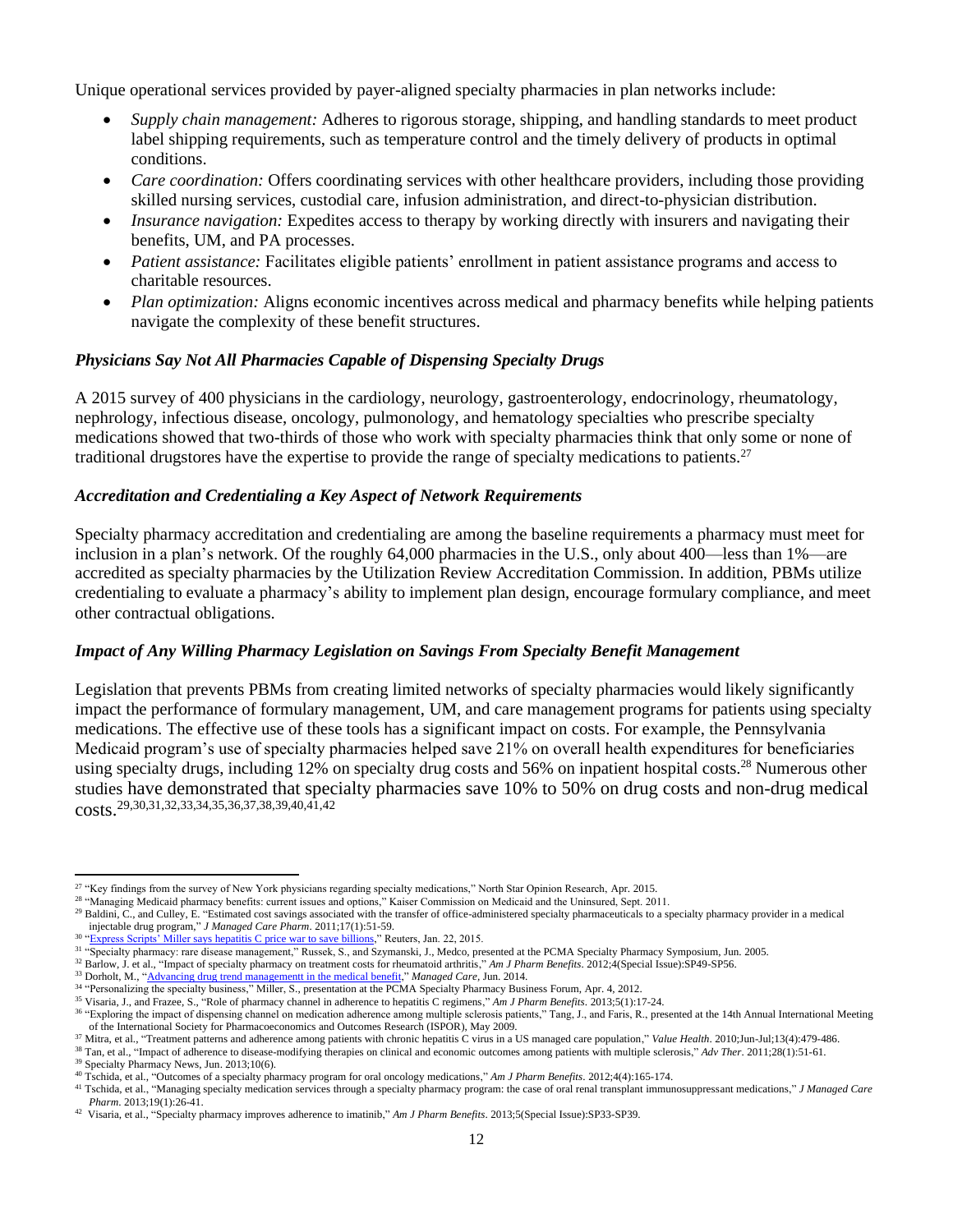# <span id="page-12-0"></span>**III. Supporting Evidence and Methods**

# **A. Methodology: Impact of Restricting PBM Tools**

To assess the cost impact of legislation restricting the use of PBM tools, Visante conducted a comprehensive review of the published evidence on how much PBM tools save as they are currently used in the marketplace. Our evidence comes from a wide range of sources that often use different benchmarks against which to measure savings. While we report on each of these sources using their original benchmarks, it was necessary to then translate and restate this evidence in terms of a common benchmark that we refer to as "projected drug expenditures." These projections are discussed in more detail in Section B below, but it is important to note that our "projected drug expenditures" for the next 10 years are based on the Centers for Medicare & Medicaid Services (CMS) projected national health expenditures and are assumed to reflect the average use of PBM tools.

We use our model to produce estimates that reasonably isolate the impact of individual PBM tools and predict realistic costs and savings under different legislative scenarios that would restrict the use of specific tools. We do this by comparing the savings achieved by the following plans:

- 1. Plans that use PBM tools to a limited extent or "limited use of PBM tools."
- 2. Plans that use PBM tools to an average extent or "average use of PBM tools."
- 3. Plans that optimize the use of PBM tools to their full extent or "best practice use of PBM tools."

In the PBM marketplace, plan sponsors determine the extent to which they use PBM tools based on their resources and objectives. Decisions made by plan sponsors not only guide how actively benefits are managed, but also determine formulary coverage, copayment tiers, UM, and pharmacy channel options. In making choices about the drug benefits being offered to their enrollees, plans' sponsors weigh many factors, including clinical quality, cost, and member satisfaction. The need to control costs is typically weighed against minimizing change for their enrollees, all while ensuring access to needed care.

Government mandates to restrict the use of PBM tools limit the options that plans' sponsors can use to manage their drug benefit costs. Some legislation may prohibit the use of a PBM tool entirely, driving savings to zero. Other legislation may negatively affect the "best practice" use of PBM tools, thereby compressing the range of savings in the marketplace toward the low end. In these cases, we model how the savings from those tools would be reduced and how projected drug expenditures would change over the next 10 years as a result. We have examined savings associated with PBM tools falling into the following categories:

- Manufacturer rebates
- Pharmacy network contract discounts (e.g., retail, preferred, mail-order, specialty)
- PA and ST
- Other PBM tools that improve formulary performance
- Other PBM tools that manage drug utilization

# *Manufacturer Rebates*

Based on Visante estimates and analysis of data from SSR Health and other sources, manufacturer rebates negotiated by PBMs across all branded drugs in the commercial sector now average more than 30% of Wholesale Acquisition Cost (WAC). This is a sales-weighted average across brand drugs. Moreover, the Government Accountability Office (GAO) recently found that in Medicare Part D, PBMs negotiated rebates and other price concessions grew faster than total Part D expenditures from 2014 through 2016. "During this period, rebates and other price concessions increased 66 percent, to \$29 billion—20 percent of 2016 gross expenditures. Consequently, net expenditures (gross expenditures less rebates and other price concessions) increased only 13 percent, to \$116.1 billion."<sup>43</sup> Similarly, a

<sup>43</sup> GAO, "Use of Pharmacy Benefit Managers and Efforts to Manage Drug Expenditures and Utilization," July 2019.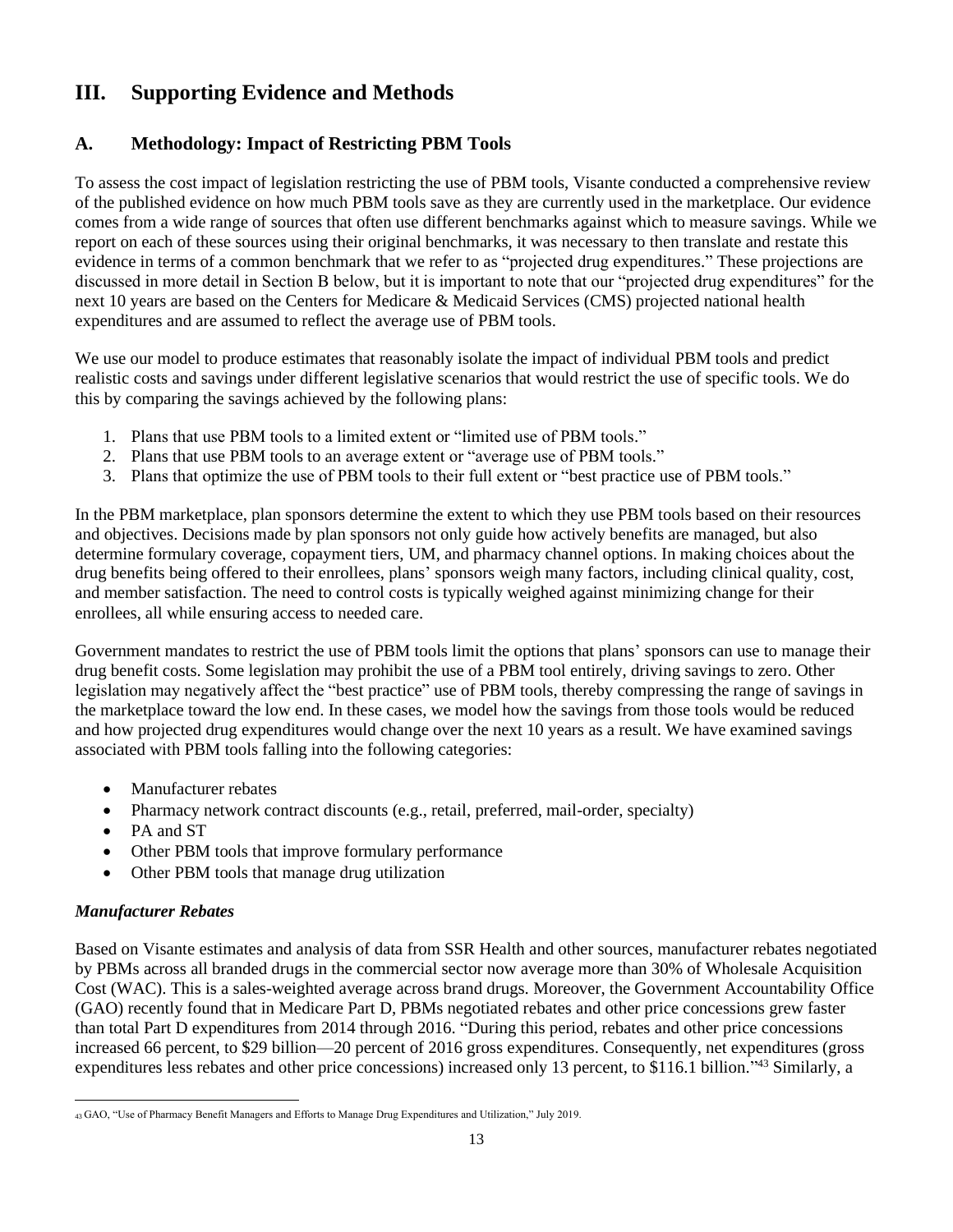recent report from the Department of Health and Human Services' Office of the Inspector General (HHS-OIG) found that "increases in rebates substantially reduced the percentage increase in reimbursement for brand-name drugs in Part D from 2011 to 2015.<sup>44</sup>

Rebates have increased significantly during the past 5 years. Some brands may have rebates of more than 50%, while other brand drugs may have no rebates at all. Visante's estimates, which exclude Medicaid rebates, are roughly consistent with other published estimates. <sup>45,4647,48,49,50</sup> Our modeling assumes no significant changes to rebates in the future, although there are currently proposals that could result in significant changes, such as elimination of the rebate safe harbor in Medicare Part D.

Average rebates for commercial sector payers depend on how fully plan sponsors elect to have their drug benefit managed. It is reasonable to assume that plan sponsors that opt to use the full range of PBM formulary management tools may achieve average brand rebates of up to 5 percentage points greater than the average for the marketplace as a whole, while plans that make limited use of formulary management may achieve rebates averaging 5 percentage points below the marketplace average. Under these assumptions, the average rebate across all brand-name drugs ranges from a high of 35% of WAC to a low of 25% of WAC.

We note that many high-cost specialty medications often have less competition and lower (or no) rebates compared with non-specialty medications. However, manufacturer competition is also becoming more important in the specialty area. For example, in late 2014, AbbVie obtained FDA approval to compete against Gilead's marketleading drugs for hepatitis C. PBMs immediately took advantage of the opportunity to obtain discounts of approximately 46%,<sup>51</sup> creating savings estimated at \$4 billion in the U.S. for 2015.<sup>52</sup> However, the weighted average rebate for the 47 top specialty drug products in 2016 was less than 20% of WAC, and more than half of these specialty products had rebates of less than 10% of WAC, based on our estimates and analysis of data from SSR Health.<sup>53</sup> Another estimate pegs rebates for traditional drugs at 40%, but rebates for specialty drugs at only 20%.<sup>54</sup>

**Potential Impact of State Legislation on Rebates:** As discussed earlier in this report, FTC and CBO each have concluded that government policies resulting in the disclosure of rebates could lead to tacit collusion among manufacturers and result in higher costs as rebate contracts standardize toward terms more favorable to the drugmakers. We believe that such policies could cause average rebates to cluster toward the lower bound of the current marketplace range of 25% to 35% of WAC. To model this effect, we have assumed that the current 25% to 35% range of average rebates compresses to a new range bounded by the current low of 25% and a new upper bound equal to the current marketplace average of 30%. Assuming a normal distribution, this would result in a new marketplace average rebate of approximately 27% of WAC, a compression of about 3 percentage points from the current marketplace average. This estimated impact is reasonably consistent with a 2017 analysis of disclosure mandates by budget analysts, which suggests that "CBO could reasonably conclude that the effect on branded drug pricing could be greater than 2% over time."<sup>55</sup>

We understand that there are a variety of PBM business models and pricing schemes in the marketplace today, some of which factor "rebate retention" into the overall administrative fee structure for the PBM client. We see this as independent from our analysis. In other words, we are examining the potential impact on the manufacturer rebate contracts themselves. Whether some clients choose to use a portion of their rebate dollars to help reduce their administrative fees is independent from our analysis.

<sup>44</sup> HHS OIG, "Rebates for Brand-Name Drugs in Part D Substantially Reduced the Growth in Spending from 2011 to 2015," September 2019, OEI-03-19-00010<br><sup>45 "</sup>Medicines use and spending in the U.S. a review of 2018 and outlook

<sup>&</sup>lt;sup>46</sup> ["Report to the Congress: Medicare Payment Policy,"](http://medpac.gov/docs/default-source/reports/mar19_medpac_entirereport_sec.pdf?sfvrsn=0) MedPAC, March 2019.

<sup>47</sup> ["Estimate of Medicare Part D Costs After Accounting for Manufacturer Rebates -](https://www.iqvia.com/-/media/iqvia/pdfs/institute-reports/estimate-of-medicare-part-d-costs-after-accounting-for-manufacturer-rebates.pdf) A Study of Original Branded Products in the US." IQVIA Institute, October 2016.

<sup>&</sup>lt;sup>48</sup> ["The pharmaceutical supply chain: gross drug expenditures realized by stakeholders,](https://www.thinkbrg.com/media/publication/863_Vandervelde_PhRMA-January-2017_WEB-FINAL.pdf)" Berkeley Research Group, Jan. 2017.

<sup>&</sup>lt;sup>49</sup> "How do PBM's make money?" Barclay's Equity Research, Mar. 2017. <sup>50</sup> "Exploring future US pricing pressure," Credit Suisse Equity Research, Apr. 2017.

<sup>&</sup>lt;sup>51</sup> ["What Gilead's big](http://www.drugchannels.net/2015/02/what-gileads-big-hepatitis-c-discounts.html#more) hepatitis C discounts mean for biosimilar pricing," Drug Channels, Feb. 5, 2015. <sup>52</sup> ["Express Scripts' Miller says](http://www.reuters.com/article/2015/01/22/us-express-scr-hepatitisc-idUSKBN0KV26X20150122) hepatitis C price war to save billions," Reuters, Jan. 22, 2015.

<sup>&</sup>lt;sup>53</sup> Visante estimates and analysis of non-Medicaid markets based on 2016 data from SSR Health. Further discussion of Visante's methodology for estimating average rebates is available in our June 2017 analysis for PCMA, ["Increasing prices set by drugmakers not correlated with rebates."](https://www.pcmanet.org/wp-content/uploads/2017/06/Visante-Study-on-Prices-vs.-Rebates-FINAL.pdf)

<sup>&</sup>lt;sup>54</sup> ["2019 economic report on pharmacies and pharmacy benefit managers,"](https://www.drugchannels.net/2019/03/new-2019-economic-report-on-us.html) Pembroke Consulting, March 2019.

<sup>55</sup> "Assessing the budgetary implications of increasing transparency of prices in the pharmaceutical sector," The Moran Company, Apr. 2017.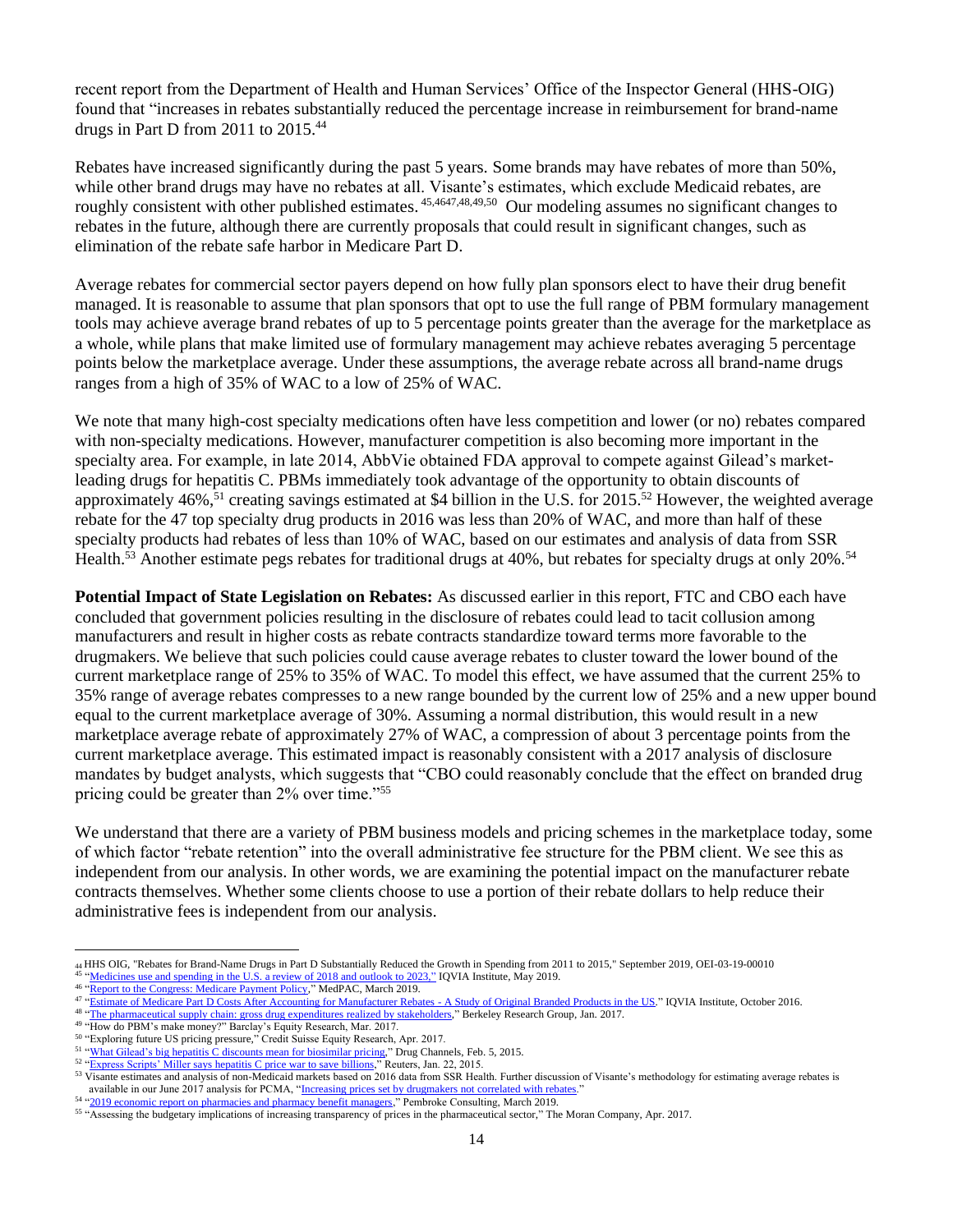To assess the impact on overall drug expenditures by a reduction in average rebates on brand drug expenditures, we estimate that brand drugs will account for 88% of total drug expenditures over the next 10 years, based on current marketplace dynamics. Therefore, rebates of 25% to 35% of WAC for brand-only drugs would be equivalent to 22% to 31% of total drug expenditures (i.e., brands and generics). Mandatory disclosure would compress the range to the lower end, resulting in a new range of 22% to 27%. The market average would be reduced from 27% to 24.5%. With this decrease in average rebates due to mandatory disclosure requirements, projected drug expenditures would increase an estimated 3.1%. This estimated impact does not include the impact such mandates would have on pharmacy network discounts, as discussed below.

#### *Pharmacy Network Contract Discounts (Retail, Specialty, Mail)*

**Retail Pharmacy Network Discounts:** Plan-sponsor survey data indicate that pharmacy network discounts amount to 20-22% of the average wholesale price for brands and 56-61% of the average wholesale price for generics.<sup>56</sup> These reported pharmacy network discounts have increased as a percent of average wholesale price in recent years. However, the historically large gap between cash prices and pharmacy network prices has actually narrowed for generic drugs due to the widespread adoption of generic drug discount programs (such as \$4 prescription programs) now offered by most major retailers.

Visante analysis of CMS data on prices paid to pharmacies for prescriptions filled by individuals with commercial third-party insurance versus cash-paying customers in 2013 indicated average savings for third-party insurers of 9% to 10% on brands and 20% to 25% on generics.<sup>57</sup> Due to changing market conditions during the past 5 years, we estimate those savings on brands have changed to 11% to 13% on brands and 15% to 20% on generics. Assuming that brand drugs will be 88% and generics will 12% of projected drug expenditures over the next 10 years,<sup>58</sup> we estimate retail network discounts of 12.5% relative to full retail prices charged by pharmacies to cash-paying consumers. We assume 12.5% is a midpoint of a 10% to 15% marketplace range. We consider this range as a baseline network discount achieved through all PBM-managed pharmacy channels, with additional discounts then available from preferred pharmacies, mail-service, and specialty pharmacies, as outlined below.

**Preferred and Limited Retail Pharmacy Networks:** In the commercial market, half of employer-sponsored plans now offer a preferred network, and about 20% of employer-sponsored plans offer a limited network.<sup>59</sup> Because data on preferred pharmacy network savings are more readily available for Part D plans, we are using Part D data as a proxy for savings in the commercial sector. According to CMS, preferred pharmacies had average weighted unit costs that were about 6% less expensive than other network pharmacies. CMS also reports that the four largest plans, accounting for 93% of claims, had average unit cost savings of 8% at preferred pharmacies.<sup>60,61</sup> Therefore, we estimate savings for prescriptions filled through preferred/limited network pharmacies can be up to 8% relative to baseline retail pharmacy network discounts.

CMS analysis also indicates that preferred retail pharmacies dispense up to 63% of retail, non-specialty prescriptions in plans that are using preferred networks in Part D.<sup>62</sup> But since preferred retail networks mainly fill non-specialty prescriptions, their impact is limited to the approximately 50% of overall drug expenditures that we estimate will be on non-specialty drugs over the 2021 to 2030 period. <sup>63</sup> Therefore, preferred or limited retail networks may deliver up

<sup>56 2018</sup> Pharmacy Benefit Management Institute[, op. cit.](https://www.pbmi.com/PBMI/Research/PBMI_Reports/Drug_Benefit_Reports/PBMI/Research/)

<sup>57</sup> Visante analysis of CMS National Average Retail Price (NARP) survey data from 2Q2013. NARP data provided average prescription revenues for more than 4,000 of the most commonly dispensed brand and generic outpatient drugs. The NARP data included: (1) the amounts paid for drug ingredient costs, (2) customer copayments or coinsurance, and (3) dispensing fees. These monthly data were based on 50 million nationwide retail pharmacy claims gathered from independent data suppliers. NARP data reflected prices paid for drugs to retail community pharmacies for individuals with (1) commercial third-party insurance (including Medicaid managed care and Medicare Part D) and with (2) Medicaid feefor-service, and (3) cash-paying customers. The NARP survey was suspended by CMS in July 2013.

<sup>&</sup>lt;sup>58</sup> Unbranded generic spend 11.7% of total. ["Medicines use and spending in the U.S. a](https://www.iqvia.com/institute/reports/medicine-use-and-spending-in-the-us-a-review-of-2018-and-outlook-to-2023) review of 2018 and outlook to 2023," IQVIA Institute, May 2019.

<sup>&</sup>lt;sup>59</sup> Pharmacy Benefit Management Institute,  $\underline{\text{op.cit}}$ <br><sup>60</sup> "CMS Part D claims analysis: negotiated pricing

<sup>&</sup>quot;CMS Part D claims analysis: negotiated pricing between [preferred and non-preferred pharmacy](http://www.cms.gov/Medicare/Prescription-Drug-Coverage/PrescriptionDrugCovGenIn/Downloads/PharmacyNetwork.pdf) networks," CMS, Apr. 30, 2013.

<sup>&</sup>lt;sup>61</sup> ["New CMS study: preferred pharmacy networks](http://www.drugchannels.net/2013/07/new-cms-study-preferred-pharmacy_11.html) are cheaper," Drug Channels, Jul. 11, 2013.

<sup>62</sup> ["CMS Part D claims analysis," o](http://www.cms.gov/Medicare/Prescription-Drug-Coverage/PrescriptionDrugCovGenIn/Downloads/PharmacyNetwork.pdf)p. cit.

<sup>&</sup>lt;sup>63</sup> During the next 10 years, Visante assumes that approximately 50% of drug spending is "traditional drugs" and approximately 50% of drug spending is "specialty drugs." This is based on Visante estimates of historical and projected trends in the growth of specialty expenditures.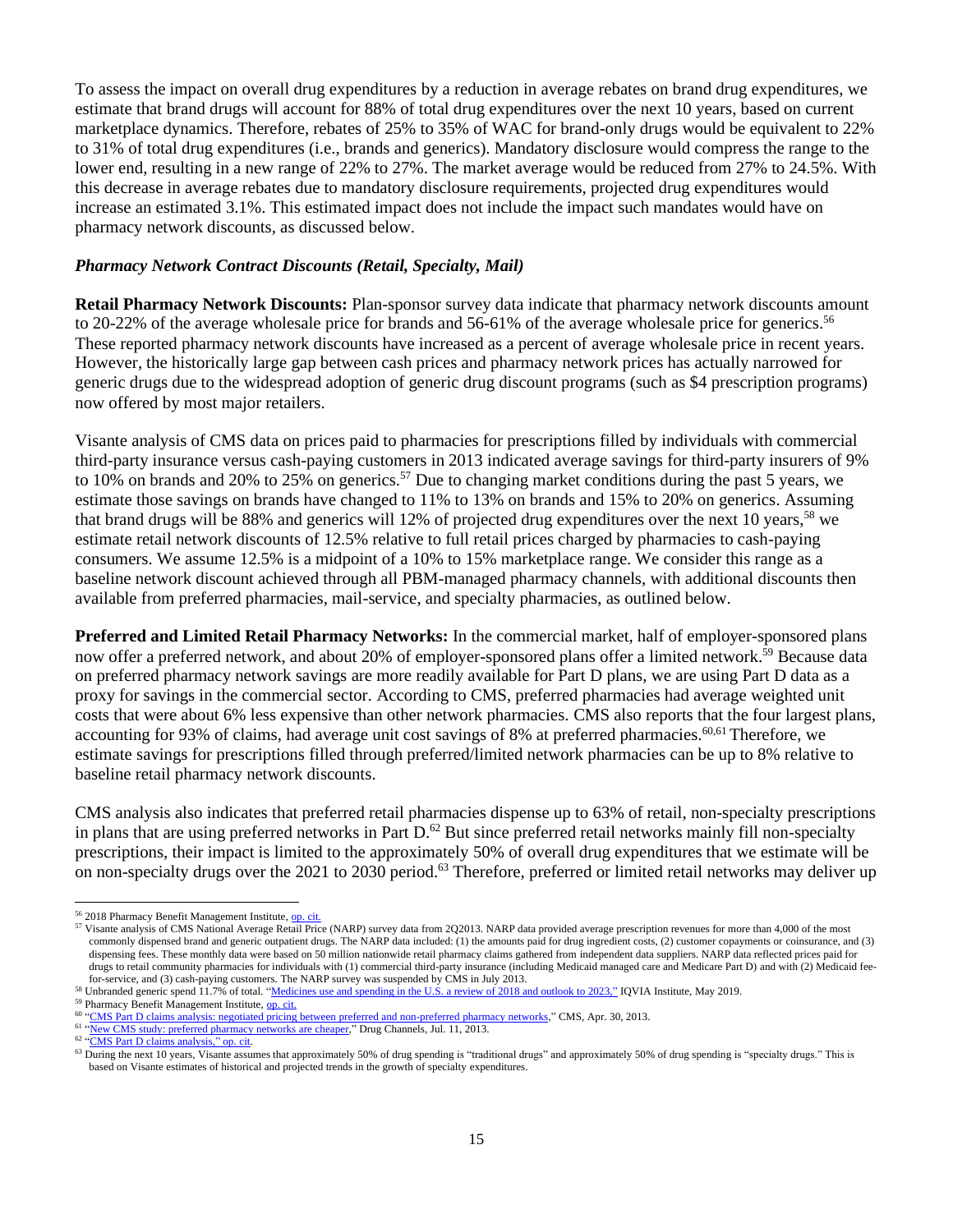to 2.5% in additional savings (e.g.,  $8\% \times 63\% \times 50\% = 2.5\%$ ), in addition to baseline retail pharmacy network discounts. But since a portion of plans doesn't use preferred/limited retail networks, the savings impact on a plan-byplan basis ranges from 0% to 2.5% relative to expenditures without preferred pharmacies. Assuming a normal distribution, we estimate an average savings of 1.25% across all plans.

**Mail-Service Pharmacy Discounts:** Based on a national survey of employer plan sponsors, the median mail-service pharmacy discount on brand drugs is 25% of the average wholesale price, which is 3-5 percentage points better than the discount achieved by retail drugstores.<sup>64</sup> In addition, the survey found that 55% of plan sponsors pay no dispensing fees to mail-service pharmacies,<sup>65</sup> which we estimate adds close to 1 additional percentage point of savings for brands and 4% of savings for generics.

Visante estimates that 10% to 15% of 30-day equivalent prescriptions are currently filled via mail ("30-day equivalent prescriptions" were adjusted so that one 90-day prescription is normalized to three 30-day prescriptions).<sup>66</sup> Reports on drug trends published by PBMs indicate that plan sponsors can achieve mail-service penetration of 30% or more.<sup>67,68</sup> Approximately 28% of employers report that they require the use of mail-service pharmacies for prescriptions needed on an ongoing basis.<sup>69</sup> Based on this evidence, we estimate savings from mailservice pharmacies range from zero savings for plans with no mail-service pharmacies to up to 1.2% of total expenditures for plans with full use of mail-service. The upper bound 1% estimate is based on a discount of 5-6 percentage points relative to retail, 30% mail-service penetration for non-specialty prescriptions, and 50% of total prescription expenditures being non-specialty.<sup>70</sup> Assuming a savings range with a normal distribution of 0% to 1%, we estimate average mail-service savings of 0.5% on overall drug costs relative to expenditures without mail-service pharmacies. These savings are in addition to "baseline" retail network discounts.

**Specialty Pharmacy Discounts:** Plan-sponsor survey data indicate that discounts off average wholesale price for specialty pharmacy networks are approximately 2 points better than average network discounts through retail drugstores.<sup>71</sup> To estimate the marketplace impact of specialty pharmacy network discounts, we apply this 2-point discount to expenditures on specialty pharmaceuticals (50% of total drug expenditures), which results in specialty pharmacy network discounts generating savings of approximately 1% relative to drug expenditures without specialty network discounts. Because a portion of the market does not take advantage of specialty pharmacy network discounts, the savings range is estimated to be a normal distribution of 0% to 1%, with an average of 0.5%. These savings are in addition to "baseline" retail network discounts.

# *Potential Impact of State Legislation on Network Discounts*

**Impact of Disclosure Mandates:** Anti-competitive government policies, such as disclosure mandates, would restrict the ability to negotiate pharmacy network discounts, eliminate the largest network discounts, compress the range of discounts toward the low end of the range, and (assuming a normal distribution) thereby reduce the market average discounts to the midpoint of the new range. We predict that retail network discounts would be reduced from a range of 10% to 15% to a new range of 10% to 12.5%, so the average would decrease from 12.5% to 11.25%. Preferred pharmacy savings would be cut from 0% to 2.5% to a new range of 0% to 1.25%, with the average savings dropping from 1.25% to 0.63%. Mail-service savings would change from 0% to 1% down to 0% to 0.5%, with the average cut from 0.5% to 0.25%. Savings from specialty network discounts would change from 0% to 1% down to 0% to 0.5%, and average savings would drop from 0.5% to 0.25%. Again, these savings are all relative to expenditures in the absence of these negotiated discounts. Based on these reductions in average network discounts,

<sup>&</sup>lt;sup>64</sup> Pharmacy Benefit Management Institute[, op. cit.](https://www.pbmi.com/PBMI/Research/PBMI_Reports/Drug_Benefit_Reports/PBMI/Research/)

<sup>&</sup>lt;sup>65</sup> Pharmacy Benefit Management Institute[, op. cit.](https://www.pbmi.com/PBMI/Research/PBMI_Reports/Drug_Benefit_Reports/PBMI/Research/)

<sup>&</sup>lt;sup>66</sup> According to Quintiles IMS Institute ("Medicines use and spending in the U.S. a review of 2018 and outlook to 2023"), prescription counts are adjusted for length of prescriptions and re-aggregated, with prescriptions for an 84-day supply or more factored by three and those under 84 days unchanged.

<sup>&</sup>lt;sup>67</sup> ["Changing rules,](http://www.cvscaremark.com/files/reports/Insights2011.pdf) changing roles," CVS Caremark Insights, 2011.

<sup>&</sup>lt;sup>68</sup> ["Driving mail service usage reduces pharmacy costs,"](https://www.optumrx.com/vgnlive/CLP/Assets/PDF/ORX6328_130213_B2B_CASESTUDY_Mandatory_Mail_Success_Story_FINAL.pdf) OptumRx, 2013.

<sup>69</sup> Pharmacy Benefit Management Institute[, op. cit.](https://www.pbmi.com/PBMI/Research/PBMI_Reports/Drug_Benefit_Reports/PBMI/Research/)

 $^{70}$  During the next 10 years (2021-2030), Visante assumes that approximately 50% of drug spending is "traditional drugs" and approximately 50% of drug spending is "specialty drugs." This is based on Visante estimates of historical and projected trends in the growth of specialty expenditures.

<sup>&</sup>lt;sup>71</sup> Baldini, C., and Culley, E., "Estimated cost savings associated with the transfer of office-administered specialty pharmaceuticals to a specialty pharmacy provider in a medical injectable drug program," *J Manag Care Pharm.* 2011;17(1):51-59.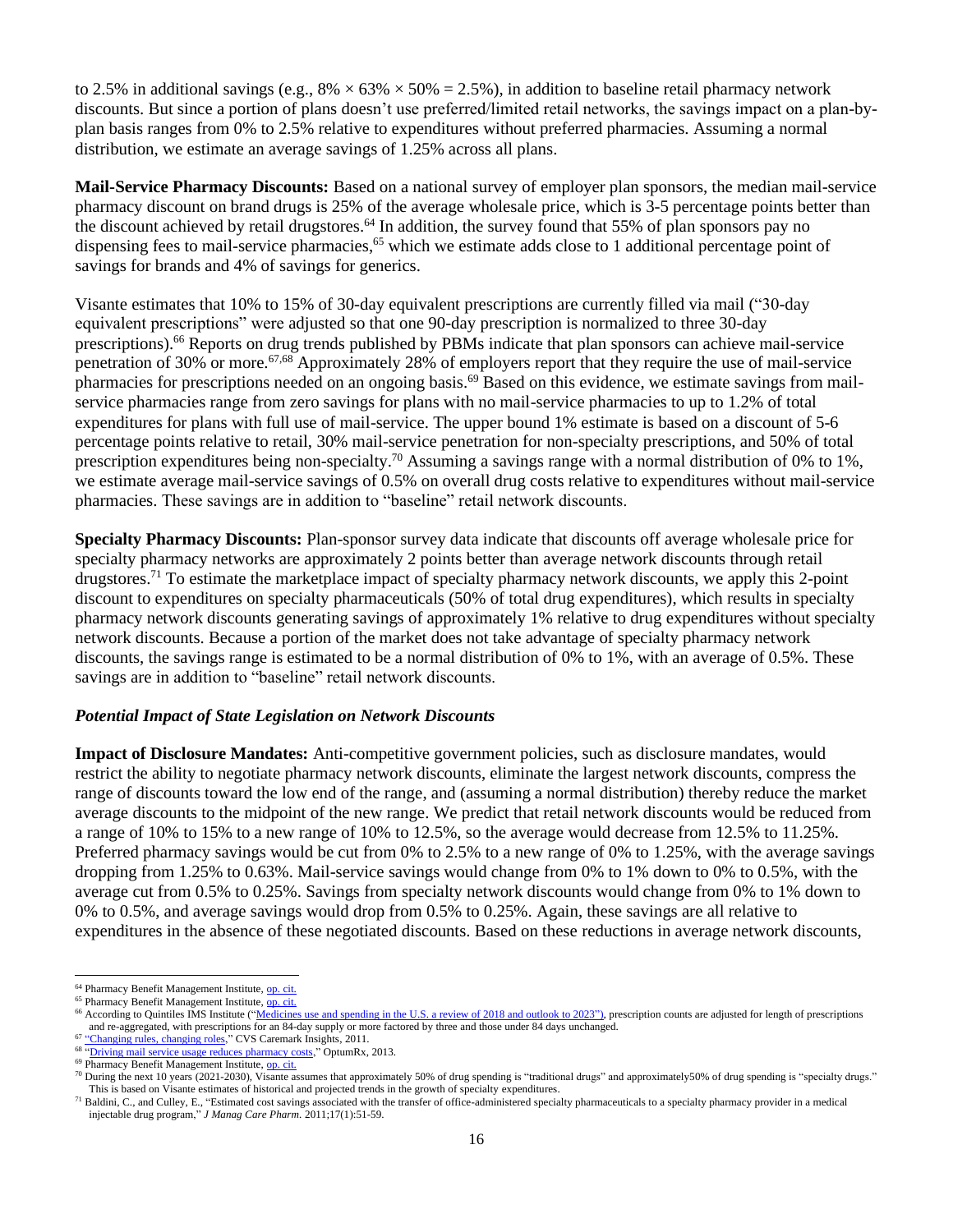projected drug expenditures would increase 2.5%. This estimated impact is only for lost savings related to pharmacy network discounts and does not include other cost impacts on savings from manufacturer rebates discussed above.

We understand that there are a variety of PBM business models and pricing schemes in the marketplace today, some of which factor pharmacy network discounts and direct and indirect remuneration fees into the overall administrative fee structure for the PBM client. We see this as independent from our analysis. In other words, we are examining the potential impact on the pharmacy contracts themselves. Whether some clients choose to use a portion of their pharmacy savings to help reduce their administrative fees is independent from our analysis.

**Impact of Any Willing Specialty Pharmacy Legislation:** "Any willing specialty pharmacy" legislation would effectively eliminate specialty pharmacy network discounts. Because specialty drugs account for just 1% of prescription volume, we believe that an any willing pharmacy requirement would spread this small volume across too many pharmacies and effectively eliminate the ability of any one pharmacy to achieve the economies of scale necessary to offer the level of discounting currently offered by in-network specialty pharmacies. Under this scenario, specialty pharmacy contract discounts would revert to the lower baseline discounts associated with standard retail pharmacies. We estimate this would increase projected drug expenditures (including specialty and non-specialty) by 0.5%. This estimated impact is only for lost network discounts and does not include the additional cost impact that any willing pharmacy legislation would have on savings derived from other PBM tools, which we have modeled separately.

#### *Prior Authorization and Step Therapy*

**PA:** Today, PA is used by 92% of employer plan sponsors to improve clinical safety and decrease inappropriate utilization and waste.<sup>72</sup> A range of studies demonstrate that PA substantially reduces expenditures in targeted drug categories. For example, one study found that PA for a high-cost antibiotic resulted in 37% lower pharmacy costs and 38% lower total cost of care for patients prescribed the antibiotic.<sup>73</sup> One specialty pharmacy program that used PA to identify inappropriate utilization across six drug categories based on nationally recognized clinical guidelines achieved a 24% cost reduction in targeted categories.<sup>74</sup> A study of 22 state Medicaid programs found that PA lowered total drug expenditures by 0.6% based on its use in just one drug category alone.<sup>75</sup> Other studies have demonstrated that PA for specialty drugs can generate savings of up to 50% for targeted drugs or categories.<sup>76,77</sup> While most plan sponsors use PA, the number of drugs to which it is applied varies widely across plans. We also believe the use of PA is increasing in tandem with the growth of specialty pharmaceuticals. Based on these sources and assumptions, we estimate PA savings to range from 2% to 8%. Assuming a normal distribution, we estimate a market average of 5%, relative to drug expenditures without PA.

**ST:** About 82% of employer plan sponsors used ST to some degree in 2017.<sup>78</sup> A number of studies have found that ST generates savings. For example, one study examined ST applied to three drug classes and found it generated savings of approximately 2.3% relative to *total* drug expenditures without ST (i.e., total expenditures for the plan, not limited to only the three targeted drug classes).<sup>79</sup> Another study evaluated ST for antihypertensive drugs and found that antihypertensive drug costs were 13% lower for the patients in the ST intervention group.<sup>80</sup> Another study examined ST for antidepressants and reported average antidepressant drug cost per day decreased by 9% for patients following the protocol.<sup>81</sup> Taken together, the evidence suggests savings from ST of up to 2% to 3% relative to drug expenditures in the absence of ST. Trends indicate that ST is being used by an increasing number of plan sponsors and being applied to an increasing number of therapeutic categories. Thus, we assume the higher savings of up to 3% relative to expenditures without ST. Since nearly 20% of employer plan sponsors are not yet using ST, we

<sup>72</sup> Pharmacy Benefit Management Institute[, op. cit.](http://www.benefitdesignreport.com/)

<sup>73</sup> Starner, et al., "A linezolid prior authorization [program: clinical and economic](http://www.ajpb.com/journals/ajpb/2014/AJPB_MarApr2014/A-Linezolid-Prior-Authorization-Program-Clinical-and-Economic-Outcomes) outcomes," *Am J Pharm Benefits*. 2014;6(2):81-88.

<sup>74 &</sup>quot;Specialty pharmacy: historical evolution and current market needs," op. cit.

<sup>75</sup> Fischer, et al., "Medicaid prior-authorization programs [and the use of cyclooxygenase-2 inhibitors,"](http://www.nejm.org/doi/full/10.1056/NEJMsa042770) *N Engl J Med.* 2004;351:2187-2194.

<sup>&</sup>lt;sup>76</sup> "Specialty utilization management proves effective: ampyra prior authorization improves safety and saves money," Prime Therapeutics, 2011.

<sup>&</sup>lt;sup>77</sup> "Specialty prior authorizations reduce costs and enhance medication safety," Walgreens Specialty Pharmacy, 2009.

<sup>78</sup> Pharmacy Benefit Management Institute[, op. cit.](https://www.pbmi.com/PBMI/Research/PBMI_Reports/Drug_Benefit_Reports/PBMI/Research/)

<sup>79</sup> Motheral, et al., "Plan-sponsor savings and member experience with point-of-service prescription step therapy," *Am J Manag Care*. 2004;10:457-464.

<sup>80</sup> Yokoyama, et al., "Effects of a step therapy program for angiotensin receptor blockers on antihypertensive medication utilization patterns and cost of drug therapy," *J Manag Care Pharm.* 2007;13(3):235-244.

<sup>81</sup> Dunn, J., et al., "Utilization and [drug costs outcomes of a step-therapy edit for generic antidepressant](http://www.jmcp.org/doi/abs/10.18553/jmcp.2006.12.4.294) in an HMO in an integrated health system," *J Manag Care Pharm*. 2006;12(4):294-302.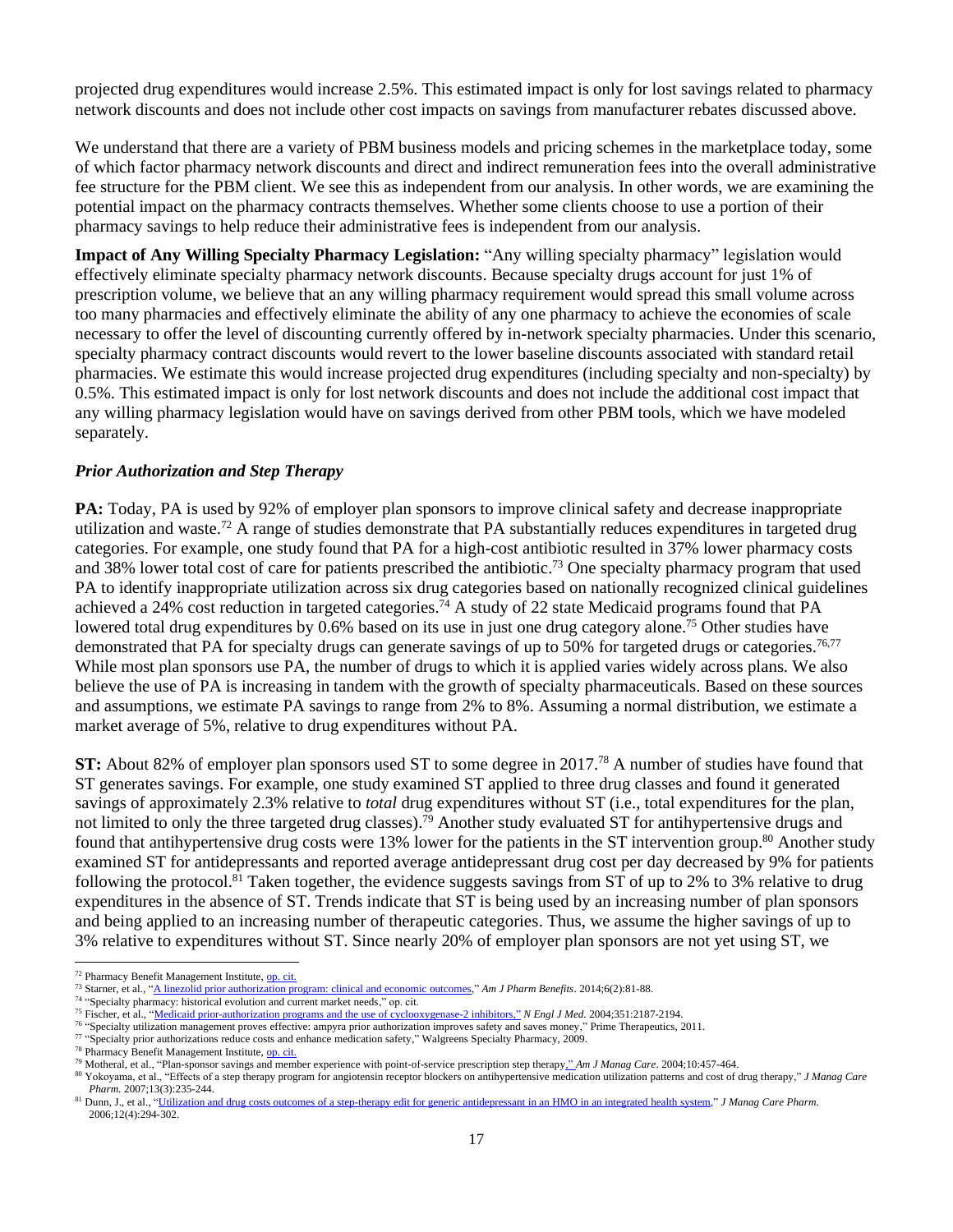assume a range of ST savings in the market of 0% to 3%. Assuming a normal distribution, we estimate a market average savings of 1.5% relative to drug expenditures without ST.

#### *Potential Impact of State Legislation on Prior Authorization and Step Therapy*

**Impact of Limits on Use of PA and ST:** Various limitations on PA and ST have been proposed in different states, including prohibiting the use of these important PBM tools. Such a prohibition would eliminate the savings generated from these tools altogether, eliminating the average PA savings of 5% and ST savings of 1.5% relative to expenditures without these tools, respectively. With the loss of these savings, projected drug expenditures would increase 6.75%.

**Impact of Fiduciary Mandate on PA and ST:** Government policies, such as fiduciary mandates, would increase liability risks for PBMs and result in more conservative use of PBM tools, including limited use of PA and ST. With scaled back PA and ST, the range of savings would be compressed toward the low end of the range and, assuming a normal distribution, reduce the market average savings to the midpoint of the new range. Thus, savings from PA would be reduced from a range of 2% to 8% to a range of 2% to 5%, and the market average would decrease from 5% to 3.5%. ST savings would be cut from 0% to 3% to 0% to 1.5%, with average savings dropping from 1.5% to 0.75%. Again, these savings ranges are all stated relative to drug expenditures in the absence of PA and ST. Based on these reductions in savings, projected drug expenditures would increase 2.3% as a result of fiduciary mandates limiting the application of PA and ST. Fiduciary mandates would also have other impact savings from formulary and UM programs, which we have modeled separately.

#### *Other PBM Tools That Improve Formulary Performance*

In addition to PA and ST, PBMs use a variety of other tools to improve formulary management and promote the use of more cost-effective formulary drugs. These additional tools all work together to improve formulary performance and deliver drug cost savings:

- Formularies and therapeutic substitution
- Copay tiers
- Consumer education

**Formularies and Therapeutic Substitution:** Based on the decisions of plan sponsors, PBMs implement a variety of tools to improve formulary management/compliance and reduce costs. For example, 73% of plan sponsors opt to have PBMs implement formulary exclusions and 58% opt for mandatory generic programs among many other tools and techniques used alone or in combination.<sup>82</sup> CBO examined potential substitution for seven therapeutic classes and concluded that if generics were used in lieu of single-source brand-name prescriptions, prescription drug costs would have fallen by 7%.<sup>83</sup> Several other studies have demonstrated significant cost savings associated with more aggressive approaches to formulary management.<sup>84,85,86,87,88,89,90,91</sup> Some research on PBM therapeutic substitution suggests savings up to 5% relative to drug expenditures without such substitutions.<sup>92</sup> One PBM reported commercial

<sup>82</sup> Pharmacy Benefit Management Institute[, op. cit.](https://www.pbmi.com/PBMI/Research/PBMI_Reports/Drug_Benefit_Reports/PBMI/Research/)

<sup>&</sup>lt;sup>83</sup> "Effects of using generic [drugs on Medicare's prescription](https://www.cbo.gov/publication/21800?index=11838) drug spending," Congressional Budget Office, Sept. 2010.<br><sup>84</sup> Shirneshan, et al., "<u>Impact of a transition to more restrictive drug formulary on therapy disco</u>

<sup>85</sup> Parra, et al., "Retrospective evaluation of the conversion of amlodipine to alternative calcium channel blockers," *Pharmacotherapy*. 2000;20(9):1072-1078.

<sup>86</sup> Usher-Smith, et al., "Evaluation of the cost savings and clinical outcomes of switching patients from atorvastatin to simvastatin and losartan to candesartan in a primary care setting," *Int J Clin Pract*. 2007;61(1):15-23.

<sup>87</sup> Good, et al., "Therapeutic substitution of cimetidine for nizatidine was not associated with an increase in healthcare utilization," *Am J Manag Care*. 2000;6(10):1141-1146.

<sup>88</sup> Benedetto, et al., "Impact of interventions designed to increase market share and prescribing of fexofenadine at HMOs," *Am J Health Syst Pharm*. 2000;57(19):1778-1785.

<sup>89</sup> Meissner, et al., "Drug and medical cost effects of a drug formulary change with therapeutic interchange for statin drugs in a multistate managed Medicaid organization," *J Manag Care Pharm*. 2006;12(4):331-340.

<sup>90</sup> McKinley, et al., "Intraocular pressure control among patients transitioned from latanoprost to travoprost at a Veterans Affairs Medical Center Eye Clinic," *J Ocul Pharmacol Ther*. 2009;25(2):153-157.

<sup>91</sup> Schneeweiss, et al., "A therapeutic substitution policy for proton pump inhibitors: clinical and economic consequences," *Clin Pharmacol Ther.* 2006;79(4):379-388.

<sup>&</sup>lt;sup>92</sup> Kaiser Family Foundation, op.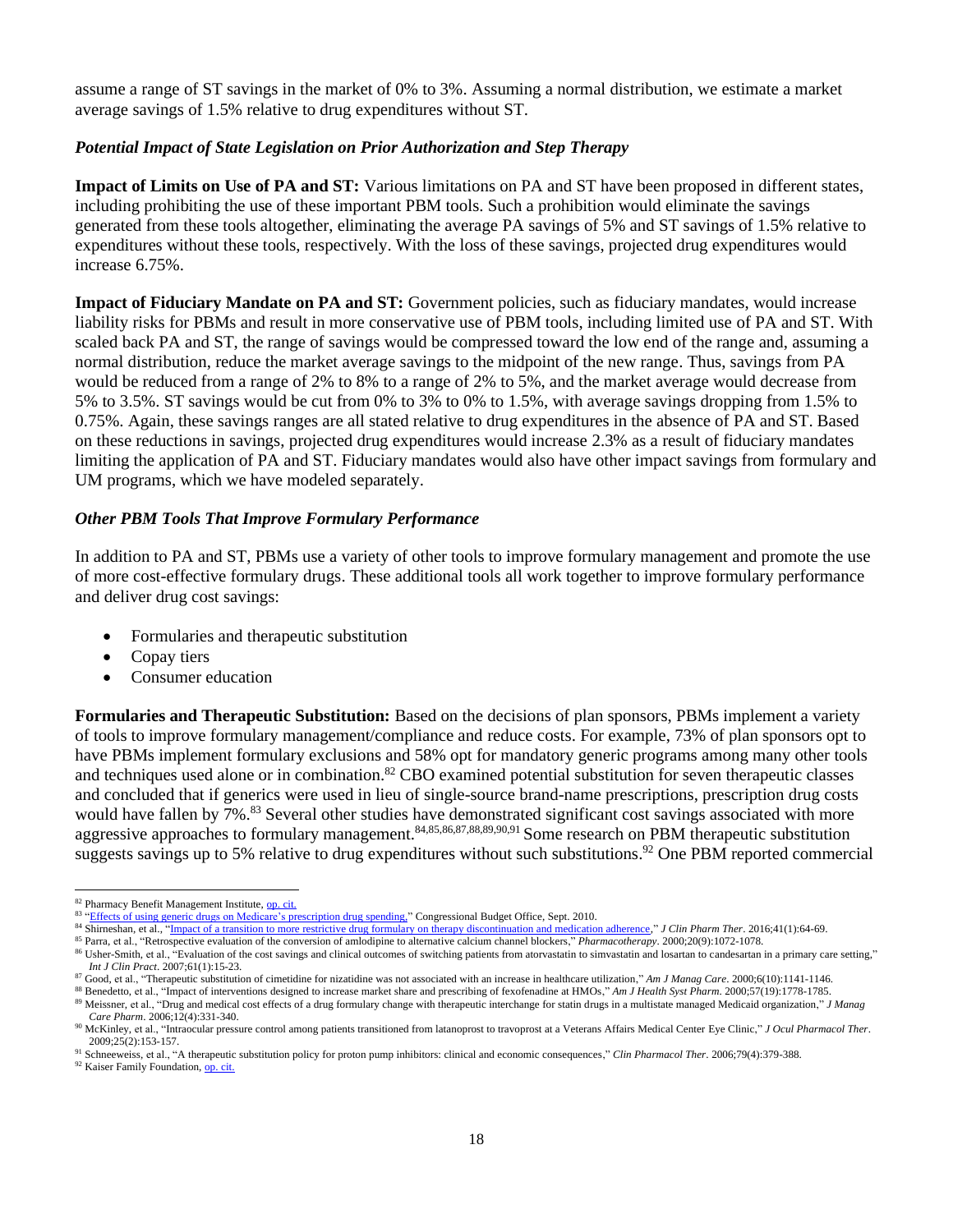clients that adopted a more highly managed formulary approach saved 8 percentage points more than clients that did not use this approach.<sup>93</sup>

Formulary management savings are available for both traditional and specialty drugs. Specialty drug categories with formulary-preferred brands have most often included growth hormone, multiple sclerosis, rheumatoid arthritis, blood modifiers, and hepatitis C. One plan increased the market share of the formulary-preferred human growth hormone from 27% to 82% within 12 months, generating savings of 20% in this expensive category.<sup>94</sup> As more biosimilars are approved during the next several years—with discounts of up to 50% relative to their brand competitors—these savings will extend to more specialty categories and become increasingly significant for specialty drug expenditures. A recent Rand study predicted that biosimilars will lead to a \$54 billion reduction in direct spending on biologic drugs from 2018 to 2027, or about 3% of total biologic spending over the same period.<sup>95</sup>

We estimate that formulary management and therapeutic substitution programs save 2% to 6% on drug expenditures across all therapeutic categories. However, Visante assumes the effectiveness of these three categories of PBM tools (e.g., formularies and therapeutic substitution, copays, consumer education) depend on them being implemented together in an integrated fashion. Therefore, to be conservative and avoid double-counting of savings, we adjust these estimated savings down to a range of 1% to 3%, relative to expenditures without the use of these PBM tools.

**Copay Tiers:** During the past 20 years, plan sponsors have dramatically increased the use of tiered copay structures to encourage greater use of generics and preferred brands. Benefit designs with three or more tiers have replaced two-tier benefit designs; the difference between the copay tiers has increased from about \$10 up to approximately \$30.<sup>96</sup> The implementation of tiered copays has created stronger aligned incentives for consumers and helped create more effective formulary management. One study examined the addition of a three-tier copay, with relatively modest copays of \$8/\$15/\$25. Payer costs dropped 17%, with 10% attributed to the absolute increase in copayments and 7% to the utilization of lower-cost drugs.<sup>97</sup> Another study found that changing from a single-tier or two-tier formulary to a three-tier formulary was associated with a decrease in total drug spending of 5% to 15%, depending on the copay structures.<sup>98</sup> Other studies demonstrated that the introduction of a third tier for non-preferred brands induced a shift to lower-tiered drugs and strengthened plans' ability to negotiate price discounts.<sup>99,100</sup> Another study examined the effect of the size of the copay differential and found that each \$5 increase in copayment was associated with decreased rates of switching to a relatively more expensive drug and an increased rate of switching to drugs of equal or lesser cost.<sup>101</sup>

Our savings model examines combined drug expenditures for both payers and consumers, so reallocating costs from payers to consumers is not counted as savings. That said, there is uncertainty about what the "optimal amount of consumer cost sharing" should be. According to one literature review, 85% of studies that examined changes in patient cost sharing revealed that increasing cost sharing had a negative effect on adherence.<sup>102</sup> Cost-related nonadherence has prompted some employers to reevaluate their cost-sharing policies. Some plan sponsors have reduced or eliminated copayments for selected medications in accordance with value-based insurance designs and demonstrated improvements in adherence as a result.<sup>103,104</sup>

Based on the published evidence, we estimate a range of savings of 2% to 10% associated with more advanced approaches to copay tiers. Again, we count only savings associated with the use of lower-cost drugs. Any shift in the

<sup>98</sup> Landon, et al., "Incentive formularies and changes in prescription drug spending," *Am J Manag Care.* Jun. 2007;13(part 2):360-369.

<sup>&</sup>lt;sup>93</sup> "Mid-year [drug trend: prime held spending increases to 0.8% for commercial clients, generated negative trend for government program clients,"](https://www.primetherapeutics.com/en/news/pressreleases/2017/prime-midyear-drugtrend-2017-release.html) Prime Therapeutics, Oct. 2017.

<sup>94</sup> "Specialty pharmacy: historical evolution and current market needs," presented at PCMA Specialty Pharmacy Symposium, May 5, 2008.

<sup>&</sup>lt;sup>95</sup> Mulcahy, et al., "<u>Biosimilar cost savings in the United States</u>," The Rand Corporation, Oct. 2017.<br><sup>96</sup> "<u>2017 Employer Health Benefits Survey</u>," Kaiser HRET, Sept. 2017.

<sup>97</sup> Motheral, et al., "Effect of three-tier prescription copay on pharmaceutical and other medical utilization," *Med Care.* Dec. 2001;39(12):1293-1304.

<sup>99</sup> Joyce, et al, **op. cit.** 

<sup>100</sup> Huskamp, et al., "The impact of a three-tier formulary on demand response for prescription drugs," *J Econ Manag Strategy.* Jul. 2005;14(3):729-753.

<sup>101</sup> Saito, et al., ["Copayment level and drug switching: findings for type 2 diabetes,](http://www.ajpb.com/journals/ajpb/2010/AJPB_10december/AJPB_10dec_Saito_412to420)" *Am J Pharm Benefits*. 2010;2(6):412-420.

<sup>102</sup> Eaddy, et al., "How patient cost-sharing trends affect adherence and outcomes—a literature review," *Pharm Ther*. Jan. 2012;37(1):45-55.

<sup>103</sup> Chernew, et al., "Impact of decreasing copayments on medication adherence within a disease management environment," *Health Aff (Millwood)*. 2008;27(1):103-112.

<sup>104</sup> Maciejewski, et al., "Copayment reductions generate greater medication adherence in targeted patients. *Health Aff (Millwood).* 2010;29(11):2002-2008.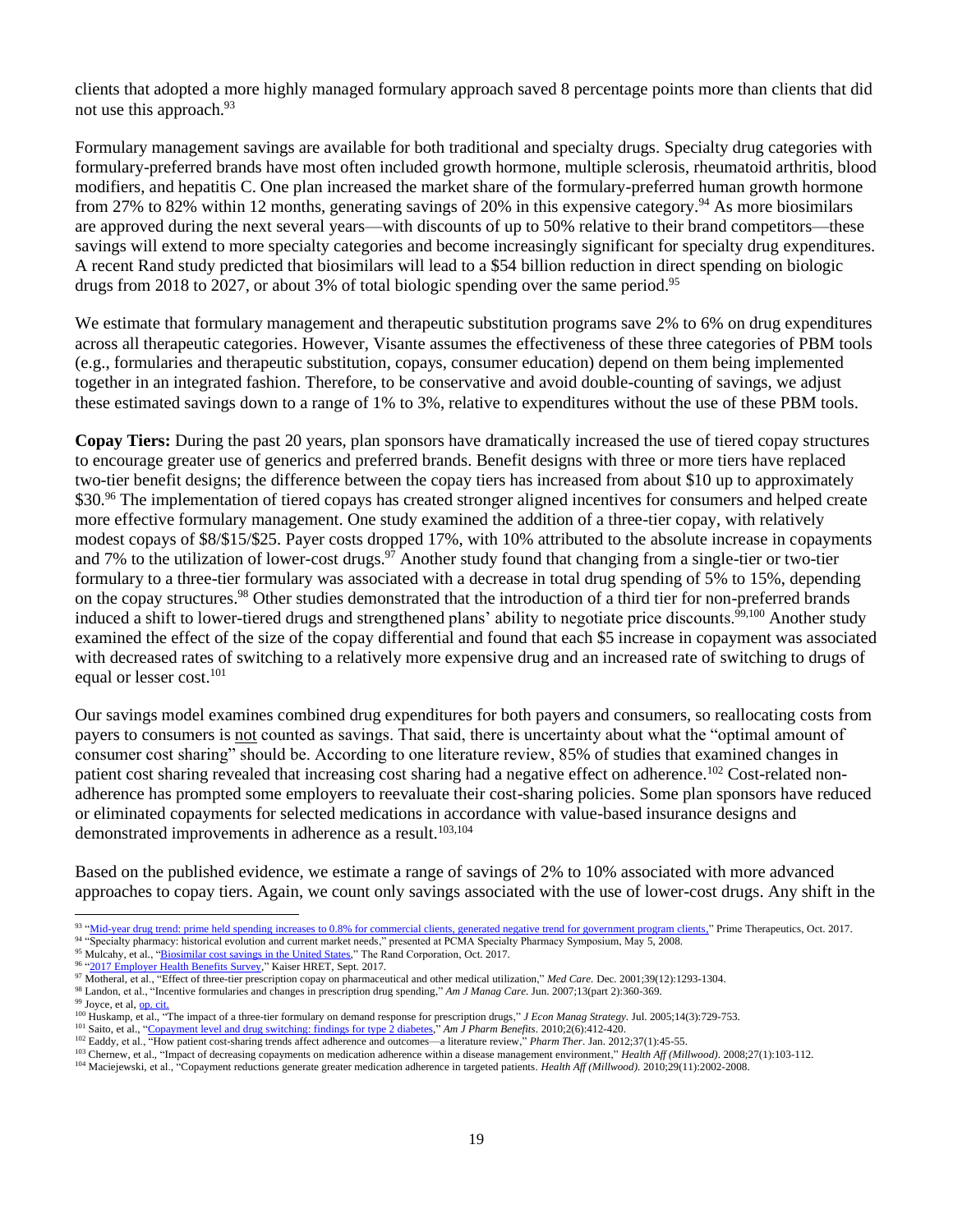distribution of costs from plan sponsors to consumers is not counted as savings. However, as stated above, Visante assumes the effectiveness of these three categories of PBM tools (e.g., formularies and therapeutic substitution, copays, consumer education) depends on these tools being used in an integrated fashion. Therefore, in order to be conservative and avoid double-counting of savings, we adjust these estimated savings down to 1% to 5%. In other words, moving from a one- or two-tiered copay to more advanced copay tiers may promote use of lower-cost drugs, creating savings of 1% to 5%. Assuming a normal distribution, we estimate average savings of 3%, relative to expenditures with rudimentary copay structures.

**Consumer Education:** PBMs use a variety of educational programs to increase consumer understanding of their pharmacy benefit. For example, a recent survey revealed that 71% of employer clients provide online tools and mobile apps, 57% provide clinical support and counseling, and 42% provide personalized health information.<sup>105</sup> In addition to stand-alone consumer education programs, PBMs may include incentives in their pharmacy network contracts to achieve improved formulary compliance and use of generic alternatives. For example, one PBM study estimated that consumer education can save up to 4% by combining generic incentives with consumer education.<sup>106</sup> While some plans and PBMs may save up to 4%, other plans invest little time or money in consumer education.

Therefore, we estimate a range of savings of approximately 0% to 4% associated with consumer education. However, as stated above, Visante assumes the effectiveness of these three categories of PBM tools (e.g., formularies and therapeutic substitution, copays, consumer education) depend on working together in an integrated fashion. To be conservative and avoid double-counting of savings, we adjust these estimated savings down to a savings range of 0% to 2%. Assuming a normal distribution, we estimate average savings of 1%, achieved relative to drug expenditures by plans with no consumer education programs.

# *Other PBM Tools That Manage Drug Utilization*

Prior authorization is often used as a UM tool, but PBMs offer their clients other UM tools as well, including drug utilization review (DUR), refill-too-soon checks, and quantity limits.

**DUR:** DUR programs improve quality and safety by preventing drug duplication, drug interactions, and polypharmacy. Such programs also reduce dangerous over-utilization of prescription drugs. Some DUR programs occur while the prescription is being filled in the pharmacy and the prescription claim is processing through the PBM. These checks include drug-drug interactions, drug duplications, and potential overuse. In addition to these concurrent checks during the claims processing, many employers also use retrospective DUR programs that occur after the prescription has been filled. Approximately 50% of employer plan sponsors now use retrospective DUR services, and 30% use prescriber profiling. More than 75% of employers use DUR programs focused on opioids and other controlled substances, while more than 80% of employers use specialty care management programs that include DUR activities.<sup>107</sup> Numerous studies have documented drug cost savings associated with DUR programs. One study examined DUR programs and found average savings of 6.9% relative to total drug expenditures without DUR programs (i.e., total expenditures under the plan, not limited to only drug categories targeted by the DUR programs).<sup>108</sup> An opioid DUR program demonstrated a 28% reduction in potentially unsafe opioid use.<sup>109</sup> DUR savings apply to both traditional (i.e., non-specialty) and specialty drug expenditures. Specialty pharmacies also use DUR to reduce product waste. One specialty pharmacy demonstrated that hemophilia assay management and waste reduction using DUR reduced targeted expenditures by 7.7%, that dose optimization using DUR saved 6.6% on a targeted medication, and that a waste reduction program using DUR reduced drug expenditures on targeted therapy

<sup>&</sup>lt;sup>105</sup> Pharmacy Benefit Management Institute[, op. cit.](https://www.pbmi.com/PBMI/Research/PBMI_Reports/Drug_Benefit_Reports/PBMI/Research/)

<sup>106</sup> Visante analysis of PBM Drug Trend Reports.

<sup>&</sup>lt;sup>107</sup> Pharmacy Benefit Management Institute[, op. cit.](https://www.pbmi.com/PBMI/Research/PBMI_Reports/Drug_Benefit_Reports/PBMI/Research/)

<sup>108</sup> Moore, et al., "Systemwide effects of Medicaid retrospective drug utilization review programs," *J Health Polit Policy Law.* Aug. 2000;25(4):653-688.

<sup>&</sup>lt;sup>109</sup> Qureshi, et al., ["Effectiveness of a retrospective drug utilization review on potentially unsafe opioid and central nervous system combination therapy,"](http://www.jmcp.org/doi/full/10.18553/jmcp.2015.21.10.938) *J Manag Care Spec Pharm.* Oct. 2015;21(10):938-944.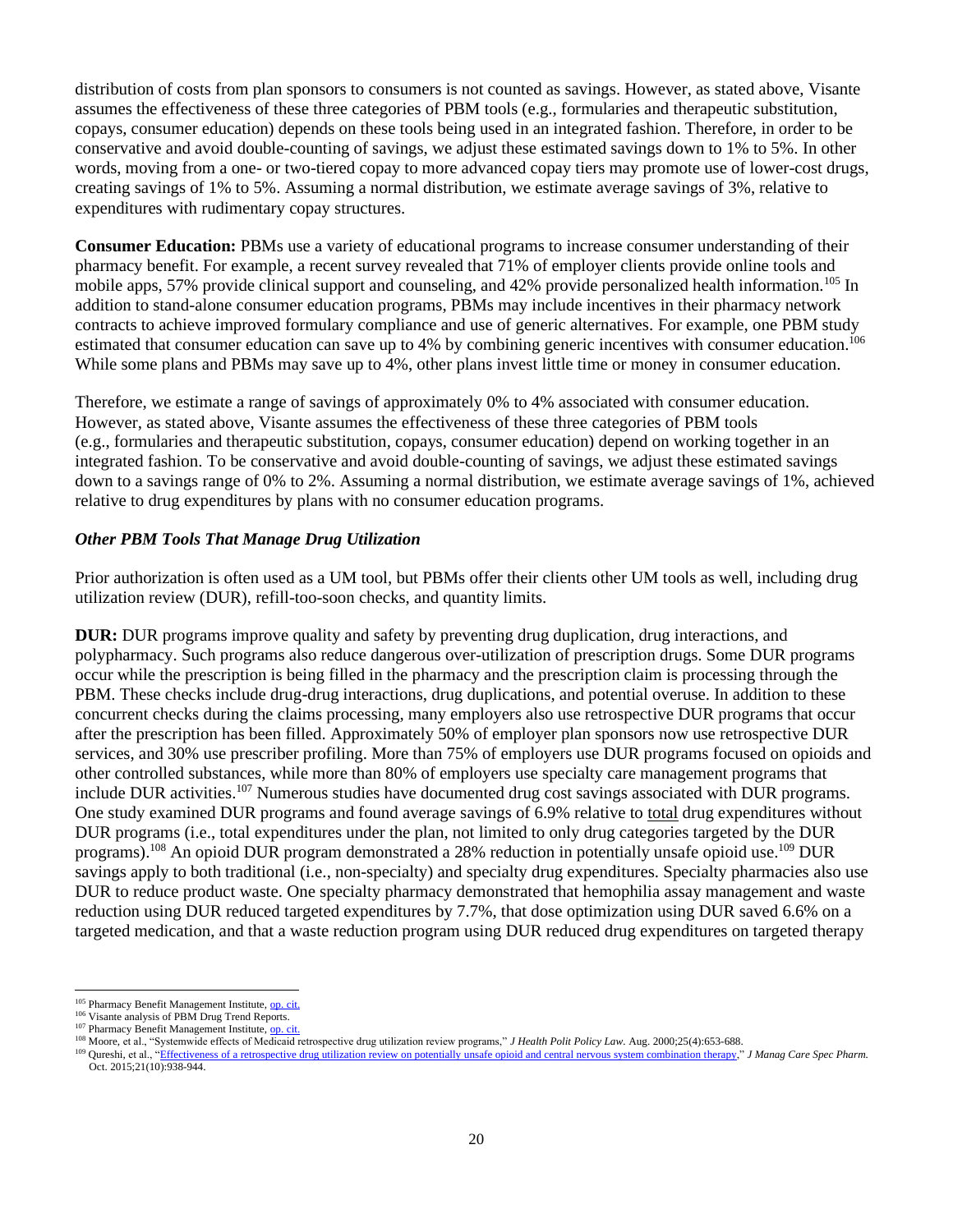by 1%.<sup>110</sup> Based on this evidence, we estimate a range of DUR savings in the marketplace of 3% to 7%. Assuming a normal distribution, we estimate a market average savings of 5% relative to drug expenditures without DUR.

**Refill-Too-Soon Checks:** About 92% of employer health plan sponsors use refill-too-soon checks in the claims processing system.<sup>111</sup> A refill-too-soon alert is sent to the pharmacy if, say, a pharmacy dispenses a 30-day supply of medication and the patient tries to refill it 10 days later. We estimate that virtually all plan sponsors obtain savings of 1% based on refill-too-soon checks (savings relative to expenditures without refill-too-soon checks).

**Quantity Limits:** More than 90% of employers report using quantity limits for top drug categories.<sup>112</sup> Research suggests that specific drug limits and general limitations can save up to 1% of drug expenditures.<sup>113</sup> PBMs publish their standard lists of drugs and quantity limits, which are all very similar.<sup>114</sup> We estimate that virtually all plan sponsors obtain savings of 1% (savings relative to drug expenditures without the use of quantity limits).

# *Potential Impact of State Legislation on Other Formulary and Utilization Management Programs*

**Impact of Fiduciary Mandate:** Government policies such as fiduciary mandates would increase liability risks for PBMs and result in more limited use of formulary and UM programs. As these programs are scaled back, the range of savings would be compressed toward the low end of the current marketplace range, and thereby reduce the average. We predict that the range of formulary management savings would compress from 2% to 10% to 2% to 6%, with market average savings dropping from 6% to 4%. Savings from DUR programs would decrease from 3% to 7% to 3% to 5%, with the average savings cut from 5% to 4%. Again, these savings are all relative to drug expenditures in the absence of these PBM tools. Based on these reductions in average savings, projected drug expenditures would increase 3%. This estimated impact is only for lost savings related to formulary and UM, and does not include other cost impacts on savings from PA and ST discussed above.

**Impact of Any Willing Specialty Pharmacy Legislation:** The effectiveness of PA, ST, formulary management, and UM programs in managing specialty drug expenditures often hinges on active participation by specialty pharmacies. Specialty pharmacies have highly trained teams of pharmacists, nurses, and other experts to deliver advanced patient care services, customized for individual patients and individual drug therapies. Specialty pharmacy operations may be coordinated with a PBM's PA, ST, formulary, and UM programs, including special training, staff, and information systems. Any willing specialty pharmacy legislation would bring in specialty pharmacies that do not have specialized resources and expertise and are not coordinated with PBM programs. Therefore, the effectiveness of these PBM programs would be hampered. Without active participation by specialty pharmacies, the range of savings would be compressed toward the low end of the range and, assuming a normal distribution, thereby reduce the market average savings. The range of formulary management savings would decrease from 2% to 10% to 2% to 6%, with the market average savings dropping from 6% to 4%. Savings from DUR programs would decrease from a range of 3% to 7% to a range of 3% to 5%, with the average savings dropping from 5% to 4%. Again, these savings are all relative to drug expenditures in the absence of these PBM tools. This negative impact on PBM savings would be limited to specialty drug expenditures, which are expected to represent approximately 50% of projected drug expenditures during the next 10 years. Based on these reductions in average savings on specialty drug costs, overall projected drug expenditures (i.e., specialty and non-specialty) would increase 2.9%. This estimated impact is only for lost savings related to formulary and UM and does not include other negative impacts on savings from other PBM tools discussed above (e.g., specialty pharmacy, network discounts, PA, and ST).

#### *Potential Impact of Fiduciary Mandates: Additional Costs of Liability Insurance*

Requiring PBMs to owe a fiduciary duty to covered entities would expose PBMs to increased legal risk that may result in the need to adopt defensive business and operating strategies to avoid the threat of litigation. The added cost of increased insurance exposure could drive pharmaceutical costs higher. Operationally, we believe that an important

<sup>&</sup>lt;sup>110</sup> "Specialty Pharmacy: Historical Evolution and Current Market Needs," op. cit.

<sup>&</sup>lt;sup>111</sup> Pharmacy Benefit Management Institute[, op. cit.](http://www.benefitdesignreport.com/)

<sup>&</sup>lt;sup>112</sup> Pharmacy Benefit Management Institute[, op. cit.](http://www.benefitdesignreport.com/)

<sup>&</sup>lt;sup>113</sup> Visante analysis of PBM Drug Trend Reports.

<sup>114</sup> Visante analysis of PBM published quantity limits.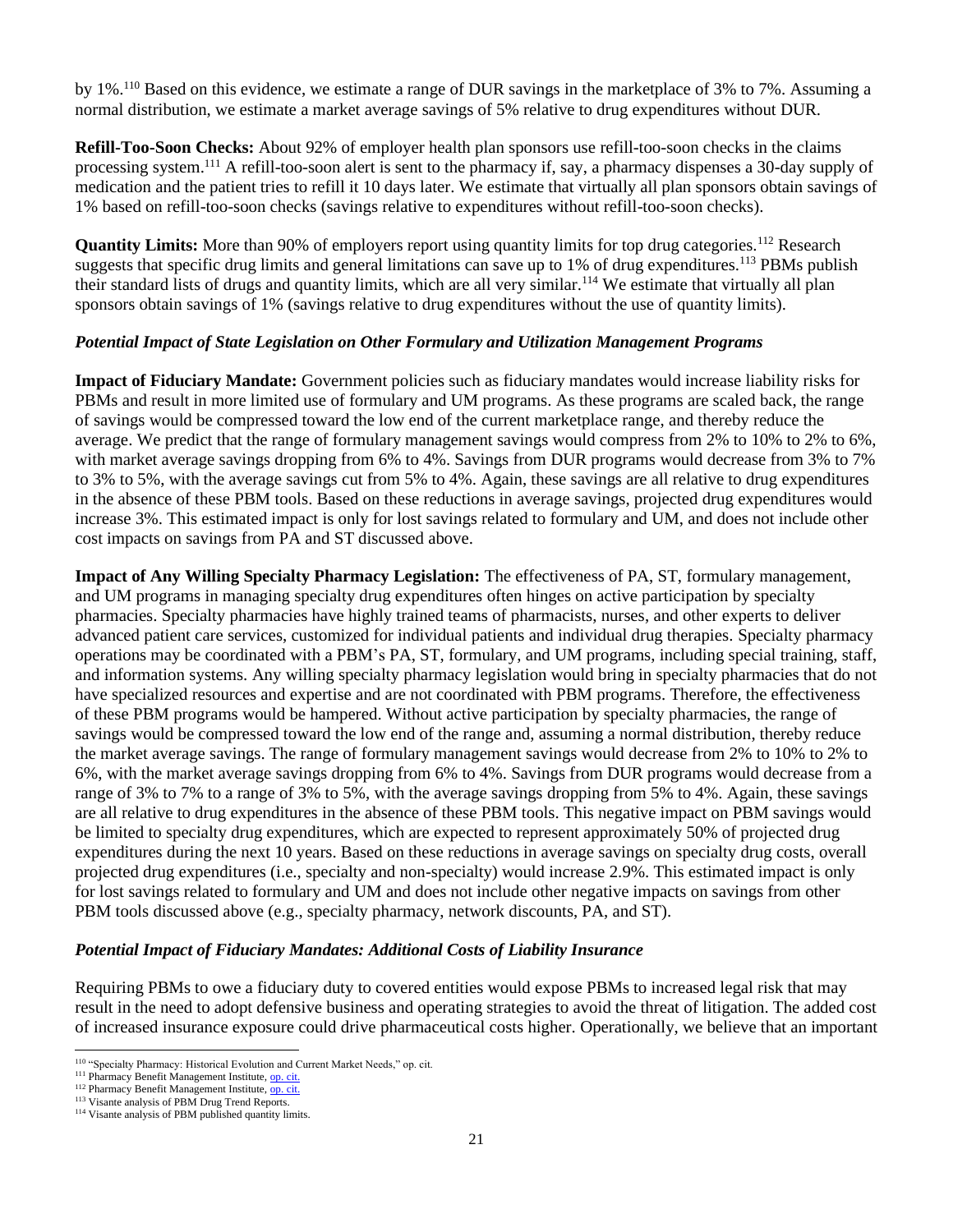impact of the legislation is to expose PBMs to legal liability for the drug benefits that they manage. PBMs would have to boost their liability insurance and might limit the use of utilization techniques to avoid potential lawsuits.

The most reliable data on medical liability insurance costs were published in 2010.<sup>115</sup> These data suggested that total liability insurance costs for doctors and hospitals were approximately 1% of total U.S. expenditures for doctors and hospitals. We estimate that PBMs would be forced to purchase liability insurance that might be priced in a similar manner. Therefore, we apply the same ratio to PBMs and drug expenditures (i.e., additional PBM liability insurance costs will be approximately 1% of covered drug expenditures). In other words, projected drug expenditures would increase 1%. This estimated impact is only for the additional cost of liability insurance and does not include other cost impacts on savings from other PBM tools discussed above.

We interviewed a number of legal experts who believe that this methodology is reasonable. However, given the limited information available, it probably understates the potential cost of additional insurance, particularly since this would be a new type of insurance coverage and thus carry additional risk and additional price premiums from liability insurers.

In addition, fiduciary mandates would result in additional costs from administering benefits under a patchwork of varying legal requirements across states. Additional costs and risks could result from private actions for damages by a client or a consumer, as a result of a "fiduciary" label. All those costs would be passed back inevitably to the plan sponsors, but we are unable to specifically estimate these potential costs. Therefore, we believe our estimates for both insurance and other costs associated with fiduciary requirements are conservative and understated.

#### *Summary: Potential Impact of State Legislation on PBM Tools and Savings*

The table below summarizes which PBM tools would be negatively affected by four types of state legislation.

| <b>PBM Tools/Impact</b>                            | <b>Disclosure</b><br><b>Mandate</b> | <b>Fiduciary</b><br><b>Mandate</b> | <b>Prohibit</b><br>PA and ST | <b>Any Willing</b><br><b>Specialty</b><br><b>Pharmacy</b> |
|----------------------------------------------------|-------------------------------------|------------------------------------|------------------------------|-----------------------------------------------------------|
| Manufacturer rebates                               | ✔                                   |                                    |                              |                                                           |
| Pharmacy network contract discounts                | ✓                                   |                                    |                              |                                                           |
| PA and ST                                          |                                     | ✔                                  |                              |                                                           |
| Other PBM tools that improve formulary performance |                                     |                                    |                              |                                                           |
| Other PBM tools that manage utilization            |                                     |                                    |                              |                                                           |
| Additional liability insurance                     |                                     |                                    |                              |                                                           |
| Increase in projected drug expenditures            | $5.6\%$                             | 6.75%                              | 6.75%                        | $3.4\%$                                                   |

# **B. Projected Drug Expenditures (2021 to 2030) and State-by-State Breakdowns**

To derive baseline drug expenditures managed using PBM tools, Visante began with CMS National Health Expenditure (NHE) projections for outpatient prescription drug expenditures from 2021 to 2028. These expenditures do not include drugs administered in hospitals or physician offices. Visante extrapolated these projections to 2029 and 2030. By these estimates, spending on outpatient prescription drugs will grow from \$376 billion in 2021 to \$621 billion in 2030, for a total of almost \$5 trillion over the 10-year period.<sup>116</sup>

<sup>115</sup> Mello, et al., ["National costs of the medical liability system,"](http://content.healthaffairs.org/content/29/9/1569) *Health Aff (Millwood).* 2010;29(9):1569-1577.

<sup>116</sup> [National Health Expenditure Data](http://www.cms.gov/Research-Statistics-Data-and-Systems/Statistics-Trends-and-Reports/NationalHealthExpendData/NationalHealthAccountsProjected.html) (2021 to 2028 data extrapolated to 2030), CMS.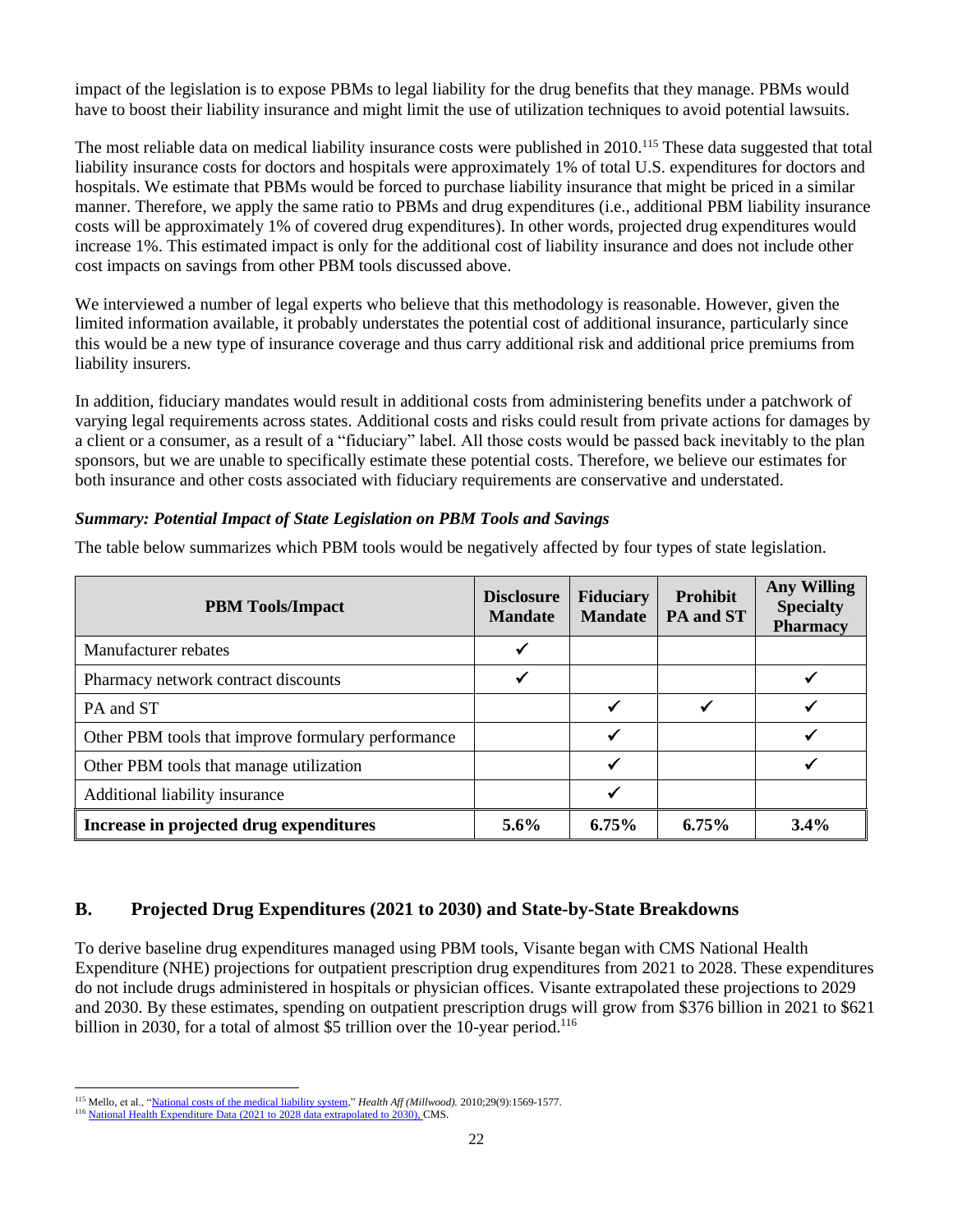The projections reflect CMS assumptions concerning the impact of health reform, manufacturer price inflation, patent expirations, new drug introductions, follow-on biologics, and other factors. Our model incorporates these assumptions to the extent that they are incorporated into the NHE projections.

CMS outpatient drug expenditure projections reflect net costs to payers, including plan sponsors and consumers. Manufacturer and pharmacy discounts are reflected in CMS figures. CMS segments outpatient prescription drug expenditures by payer, including private insurance, Medicare, Medicaid, and other government programs. Visante assumes that nearly all commercial/private insurer expenditures are associated with the use of PBM tools. Visante also estimated the share of consumer out-of-pocket expenditures arising from copayments/cost sharing for prescriptions associated with PBMs and PBM tools, based on survey data for commercial plan sponsors.<sup>117,118</sup>

After these calculations, we estimate that outpatient prescription drug expenditures for the commercial market (associated with average use of PBM tools, including plan sponsor and consumer payments) will be approximately \$172 billion in 2021 and \$2.1 trillion over the 10-year period 2021 to 2030. Drug expenditures for the fully insured portion of the commercial market will be \$83 billion in 2021 and more than \$1 trillion over the 10-year period from 2021 to 2030.

As discussed, CMS's 10-year projections reflect many assumptions regarding marketplace trends. We believe that CMS estimates reasonably capture these trends and reflect the current savings that PBMs achieve in the marketplace. For example, CMS estimates that drug manufacturer rebates to pharmacy benefit managers have increased sharply in the past few years and have dampened prescription drug spending growth.<sup>119</sup> However, CMS does not publish the detailed factors underlying its model, so we estimated the factor inputs necessary to model PBM savings and then applied them to baseline expenditures derived from CMS data. Our modeling assumes no significant changes to rebates in the future, although there are currently proposals that could result in significant changes, such as elimination of the rebate safe harbor in Medicare Part D,

We assume that over the 10-year projection period:

- Expenditures for traditional prescription drugs will show low growth or no growth during the next 10 years, while specialty drug spending will continue to grow rapidly.<sup>120</sup> The generic dispensing rate was 85.6% in 2018<sup>121</sup> and will grow slowly.<sup>122</sup> We assume that these trends are captured in the CMS projections.
- Specialty medications will be the dominant force driving growth in prescription drug expenditures over the next 10 years. One report estimates total specialty drug revenues increasing from 35% of total in 2018 to 44% in 2023.<sup>123</sup> Most observers project that the specialty pharmacy market will grow much more rapidly than will the market for traditional prescription drugs.<sup>124</sup> We estimate the total specialty share of drug expenditures under the pharmacy benefit growing from 41% in 2021 to 61% in 2030. These estimates do not include specialty drug expenditures covered under the medical benefit and administered in hospitals, clinics, and physician offices, which are not included in CMS projected outpatient drug expenditures and not included in our analysis.
- While more PBMs are playing a management role in physician-administered specialty injectable drugs covered by medical benefits, our projected drug expenditures and PBM savings estimates do not reflect such activity.

<sup>&</sup>lt;sup>117</sup> "2019 [employer health benefits survey,](https://www.kff.org/health-costs/report/2017-employer-health-benefits-survey/)" Kaiser Family Foundation, Sept. 2019.

<sup>118</sup> Pharmacy Benefit Management Institute[, op. cit.](http://www.benefitdesignreport.com/)

<sup>&</sup>lt;sup>119</sup> Cuckler, et al., "National health expenditure projections, 2017–26: despite uncertainty, fundamentals [primarily drive spending growth,"](https://www.healthaffairs.org/doi/abs/10.1377/hlthaff.2017.1655) *Health Aff (Millwood).* 2018;37(3).

<sup>&</sup>lt;sup>120</sup> Drug Trend Reports from CVS Health, Express Scripts, and Prime Therapeutics.

<sup>&</sup>lt;sup>121</sup> IQVIA Institute, "unbranded generics," [op.](https://www.iqvia.com/institute/reports/medicine-use-and-spending-in-the-us-a-review-of-2018-and-outlook-to-2023) cit.

<sup>&</sup>lt;sup>122</sup> IQVIA and PBM Drug Trend Reports.

<sup>&</sup>lt;sup>123</sup> "2019 economic report [on pharmacies and pharmacy benefit managers,"](http://drugchannelsinstitute.com/files/2017-PharmacyPBM-DCI-Overview.pdf) Pembroke Consulting, Mar. 2019.

<sup>&</sup>lt;sup>124</sup> Drug Trend Reports from CVS Health, Express Scripts, and Prime Therapeutics.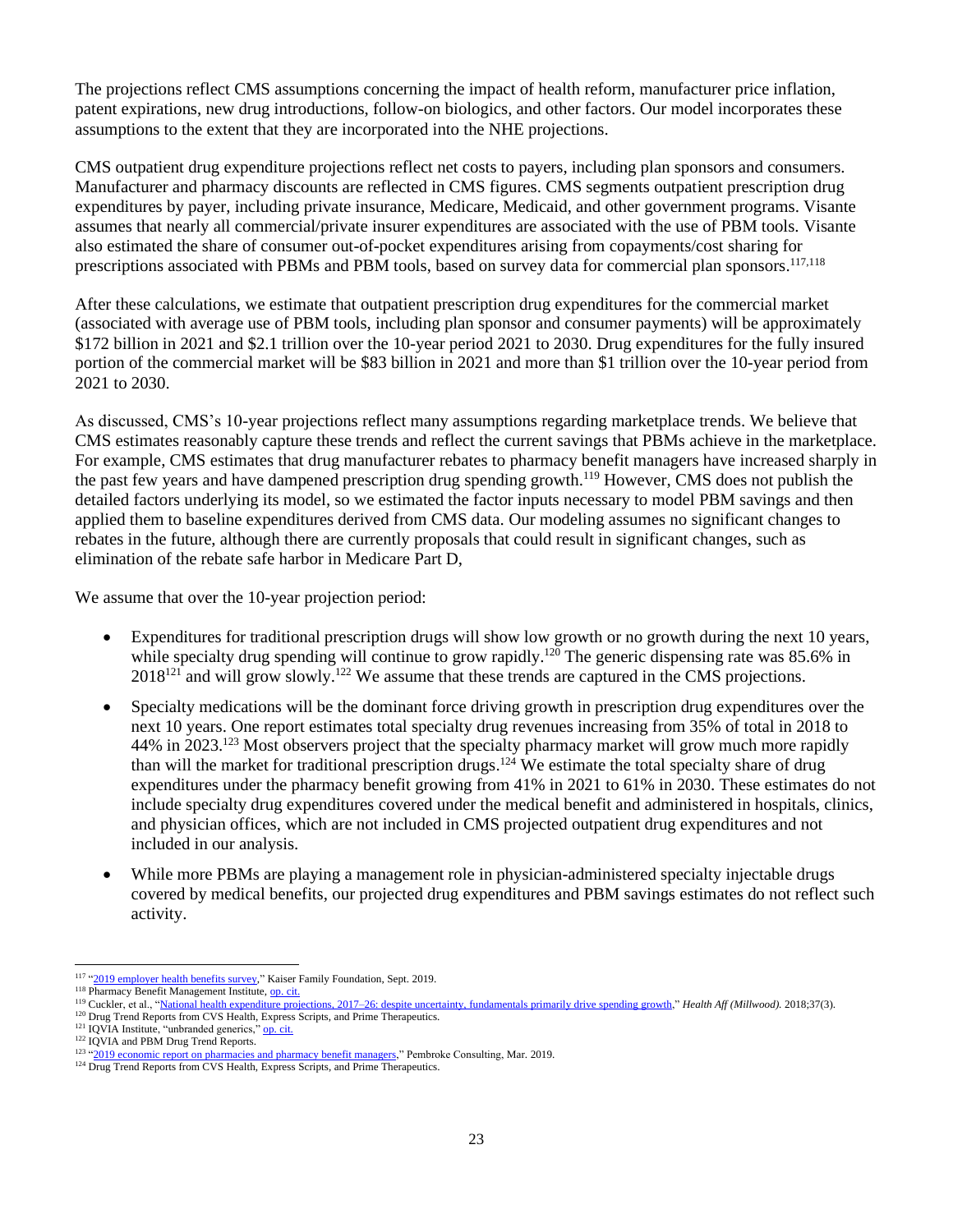We created a state-by-state breakdown for the national projected drug expenditures for the fully insured commercial population (which includes fully insured employer-sponsored plans and individually purchased insurance both within and outside health exchanges). Projected national outpatient drug expenditures were then calculated for each state based on Visante's state-by-state enrollment estimates, including state-by-state enrollment estimates for commercial fully insured, commercial self-insured, Medicare, and Medicaid based on a number of published references. 125,126,127,128,129,130,131,132

Our methodology results in state-by-state estimates that capture many—but not all—of the factors that may characterize the prescription drug market in individual states. Any unusual circumstances that would not be captured by enrollment patterns would not be reflected in our estimates. Finally, some states may have already enacted laws related to the legislative areas included in our economic model. To the extent that such laws have already raised costs, those costs would be included in the estimates presented in the report.

<sup>&</sup>lt;sup>125</sup> [US Census, 2018.](https://www.census.gov/data/tables/2016/demo/popest/nation-total.html)

<sup>&</sup>lt;sup>126</sup> US Census - Health Insurance in the United States: 2018- [Number and Percentage of People Without Health Insurance Coverage by State: 2017 to 2018](https://www2.census.gov/programs-surveys/demo/tables/p60/267/table6.xls)

<sup>&</sup>lt;sup>127</sup> [Percent of private-sector enrollees that are enrolled in self-insured plans at establishments that offer health insurance by firm size and state,](https://meps.ahrq.gov/data_stats/summ_tables/insr/state/series_2/2016/tiib2b1.htm) AHRQ Medical [Expenditure Panel Survey,](https://meps.ahrq.gov/data_stats/summ_tables/insr/state/series_2/2016/tiib2b1.htm) 2018.

<sup>&</sup>lt;sup>128</sup> More than 99% of covered workers in employer-sponsored plans have a prescription drug benefit. "2019 [employer health benefits survey,"](https://www.kff.org/health-costs/report/2019-employer-health-benefits-survey/) Kaiser Family Foundation, Sept. 2019.

<sup>&</sup>lt;sup>129</sup> [Marketplace Enrollment, 2019,](https://www.kff.org/health-reform/state-indicator/marketplace-enrollment/?currentTimeframe=0&sortModel=%7B%22colId%22:%22Location%22,%22sort%22:%22asc%22%7D) Kaiser Family Foundation.

<sup>&</sup>lt;sup>130</sup> [Medicare Enrollment: CMS Medicare Advantage \(MA\) / Part D Contract and Enrollment Data, Monthly Enrollment by Contract/Plan/State/County](https://www.cms.gov/Research-Statistics-Data-and-Systems/Statistics-Trends-and-Reports/MCRAdvPartDEnrolData/Monthly-Enrollment-by-Contract-Plan-State-County.html) November 2019.

<sup>&</sup>lt;sup>131</sup> [Medicaid Enrollment Nov 2019: Monthly Medicaid and CHIP Application, Eligibility Determination, and Enrollment Reports,](https://www.medicaid.gov/medicaid-chip-program-information/program-information/medicaid-and-chip-enrollment-data/medicaid-and-chip-application-eligibility-determination-and-enrollment-data.html) from Medicaid.gov.

<sup>&</sup>lt;sup>132</sup> [MACStats: Medicaid and CHIP Data Book,](https://www.macpac.gov/publication/macstats-medicaid-and-chip-data-book-2/) Medicaid and CHIP Payment and Access Commission, December 2018.